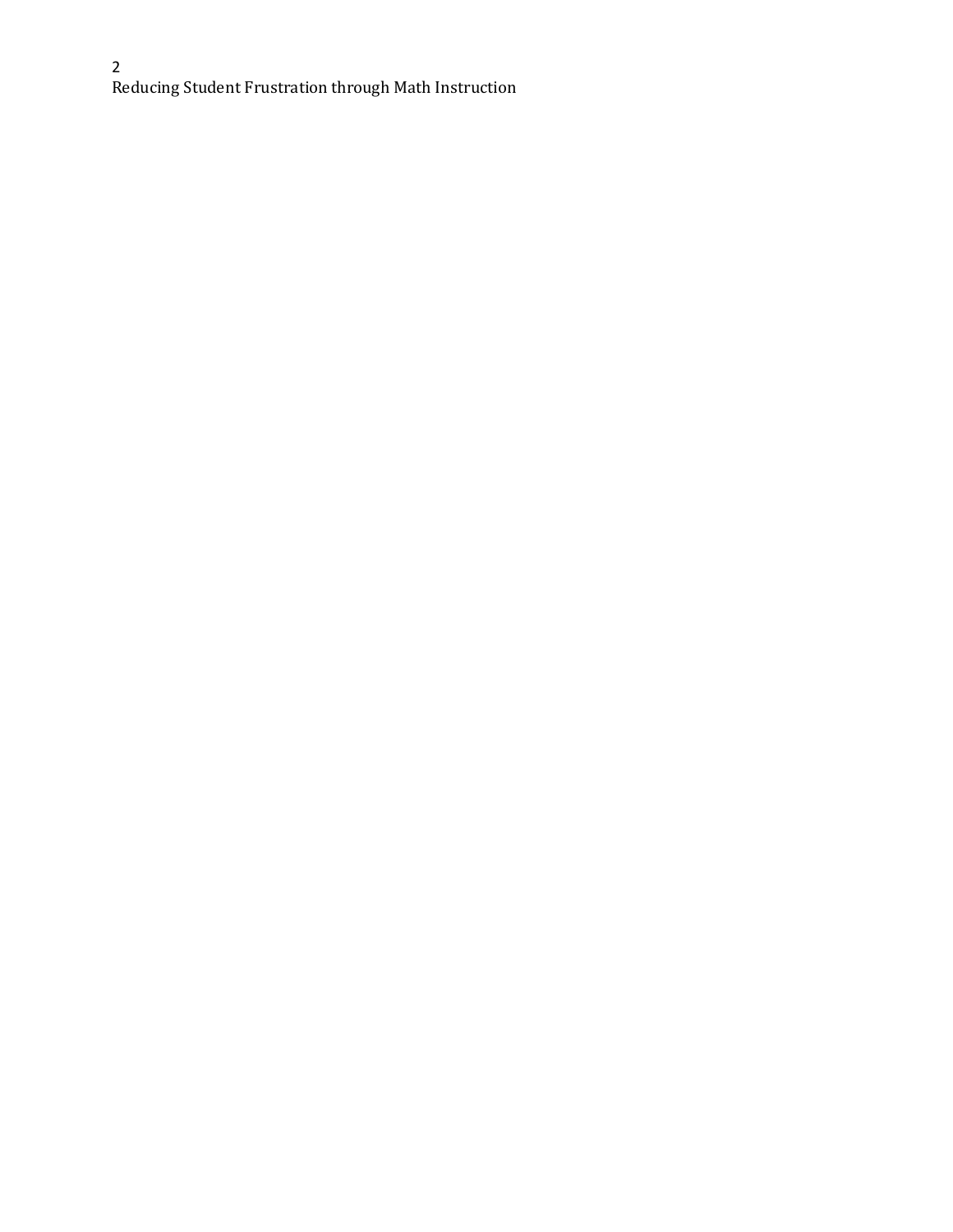# **Table of Contents**

| Acknowledgements |  |
|------------------|--|
|                  |  |

Abstract 7

- Introduction 8
- Problem Statement 8
- Rationale 8
- Literature Review 9
- Question 13
- Background 13
- Methodology 14

Dilemma 15

| <b>Professional Development Study</b> |  | 16 |
|---------------------------------------|--|----|
|                                       |  |    |

Findings 16

Summary 22

Future Pursuits 23

References 25

Appendix 27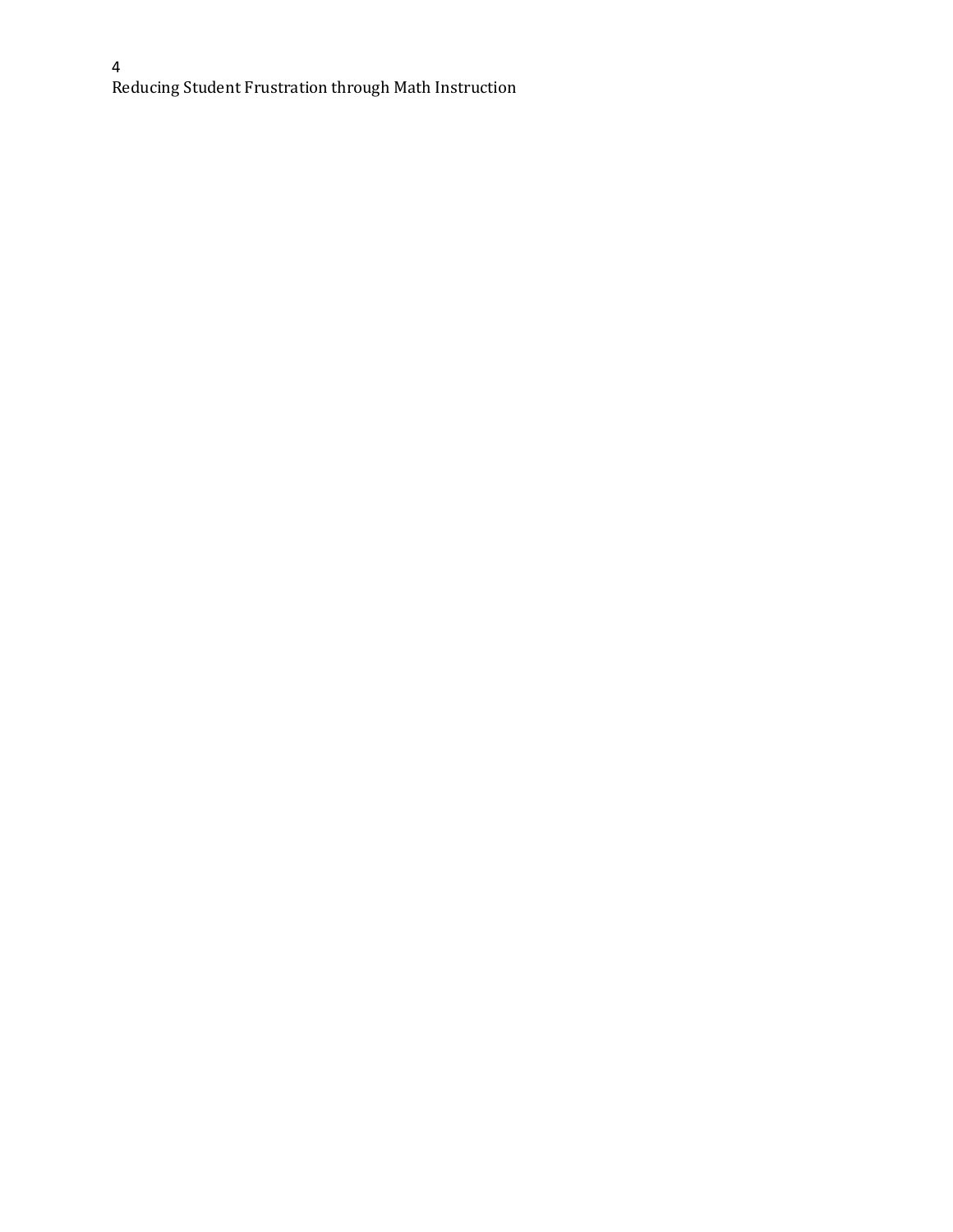5

# **Acknowledgements**

I would first like to thank my husband and son for allowing me to embark on this life changing journey and for supporting me in all of my endeavors. To Mrs. Haller and her Fourth Graders who allowed me to join them in the classroom to be a learner. To my amazing, bright, and busy friends who met with me for coffee and read through my paper, offered me advice and constant encouragement; I wouldn't be able to do what I do without you all. In memory of my Grandmother who taught for over 30 years and always encouraged me to pursue my dreams; I can only hope my dedication and connection to my students is as strong as hers.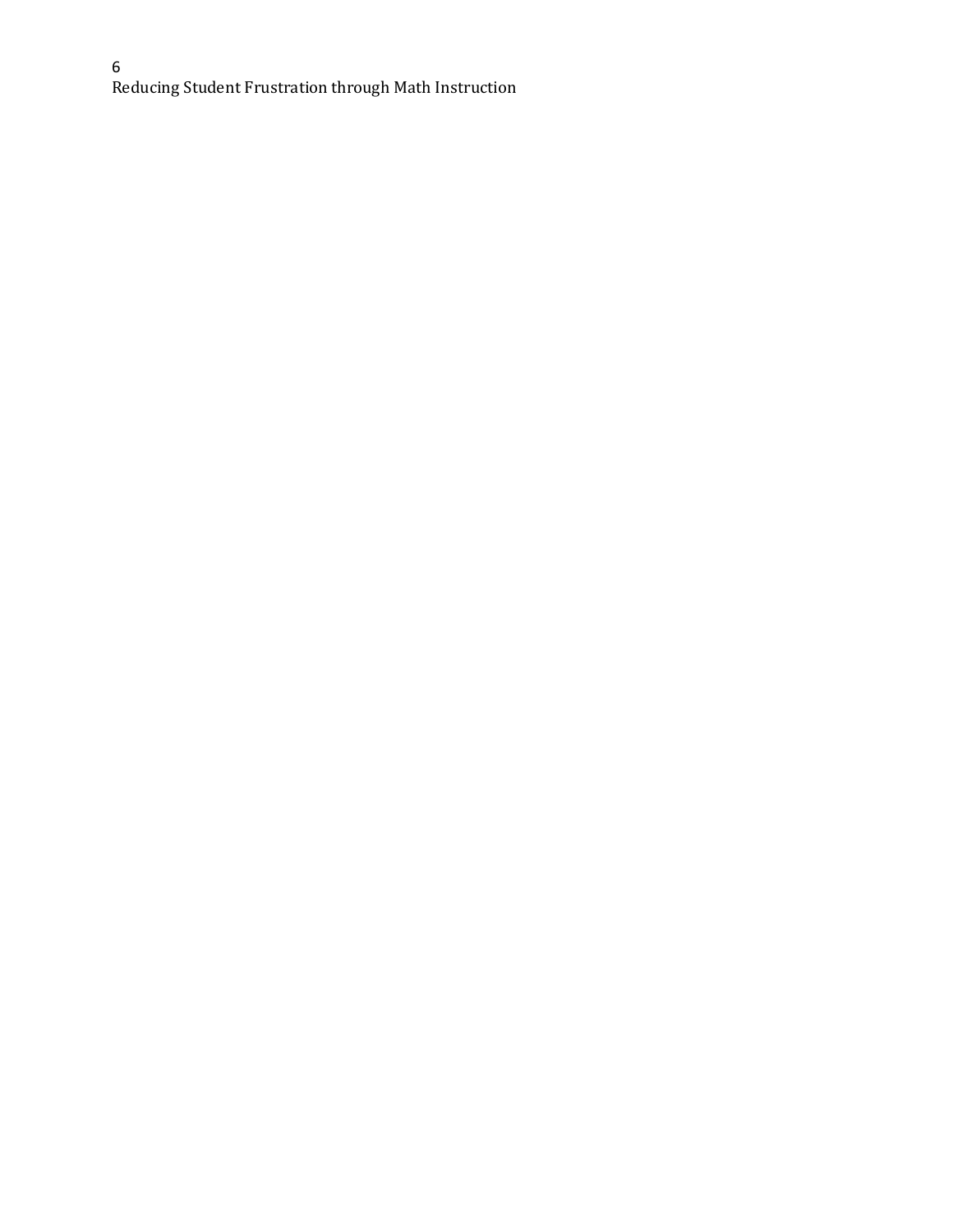7

# **Abstract**

Frustration in the classroom during math instruction can result over time in the onset of math anxiety. This professional research study looked at the instructional practices that can reduce student frustration within a general fourth grade classroom. By observing student response to instructional practices and reflect on changes that can be made to reduce frustration, effective strategies aligned with research can be used to teach math and reduce frustration of the students. Group activities, collaboration, valuing mistakes, offering support, and providing adequate time to work through solutions can help students build their math skills and reduce frustration.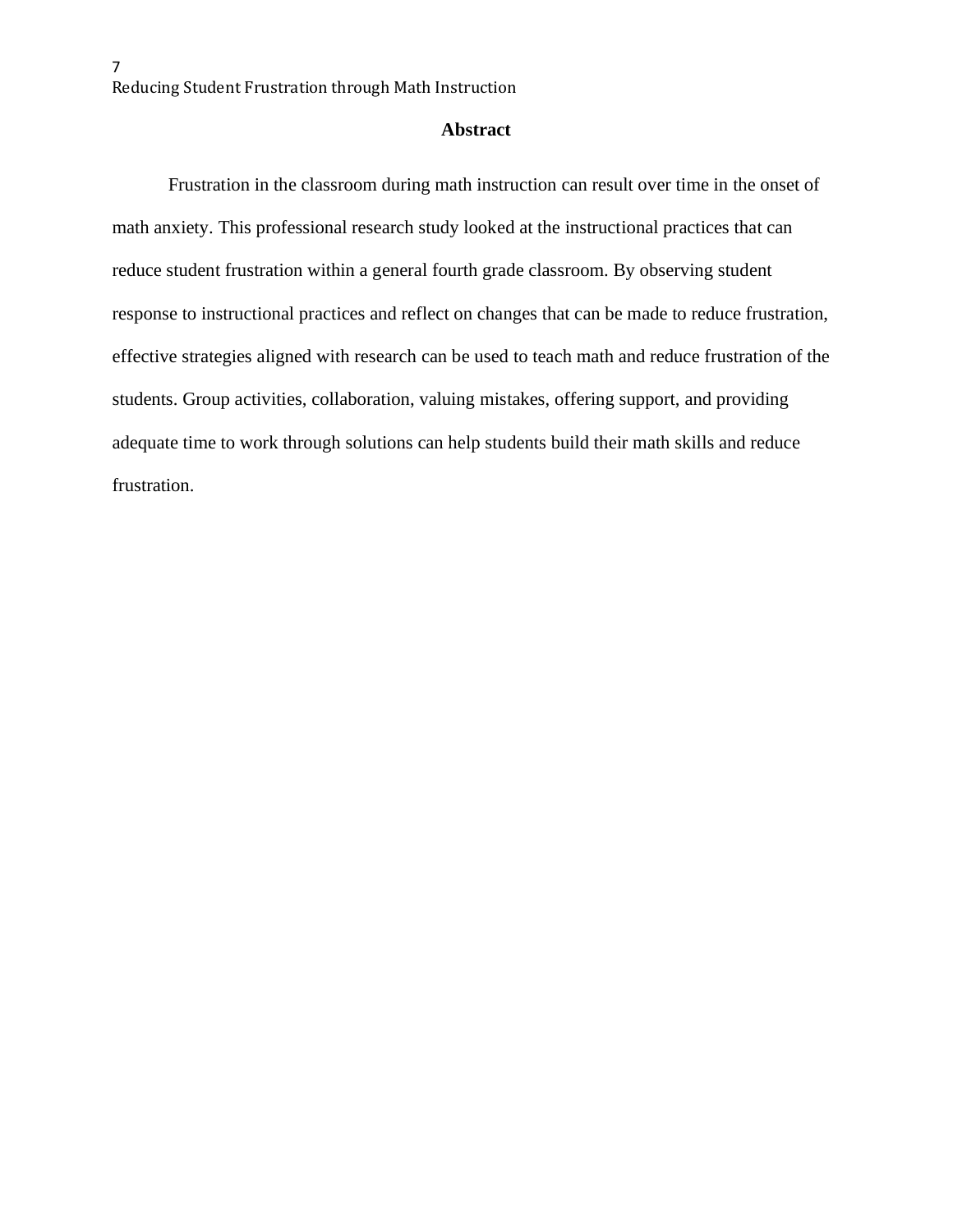8

#### **Introduction**

Mathematics can be a source of anxiety for students in the classroom. The introduction of stress while doing math has been found to severely reduce access to working memory, which prevents a person from providing answers to questions they could otherwise produce (Beilock & Decaro, 2007). Individuals may have solutions stored in their mind, but anxiety shuts down access to that part of the brain resulting in the inability of the individual to solve the problem. The information, even though it is known by the individual, cannot be accessed, resulting in poor performance. Poor performance in turn causes greater anxiety, which then causes continued poor performance, a devastating feedback loop that will eventually cause an individual to believe they are just not good at math (Sundem, 2016), and can cause the onset of math anxiety.

#### **Problem Statement**

Students enter the classroom with existing feeling about mathematics that affect their ability to recall necessary information to complete mathematical tasks, practice skills, and learn new material. Frustration during math instruction was being observed and was feared it could result in the onset of math anxiety and affect performance. Reducing student frustration during math instruction was necessary to help students gain confidence in their abilities and to develop their mathematical skills.

#### **Rationale**

Changing the "mathitude" of students and reducing anxiety can help students access more of their brain which should increase their assessment scores, since anxiety shuts down access to working memory. Students with anxiety toward math will have lower scores since their anxiety keeps them from accessing materials stored in their brain. Strategies can be developed within the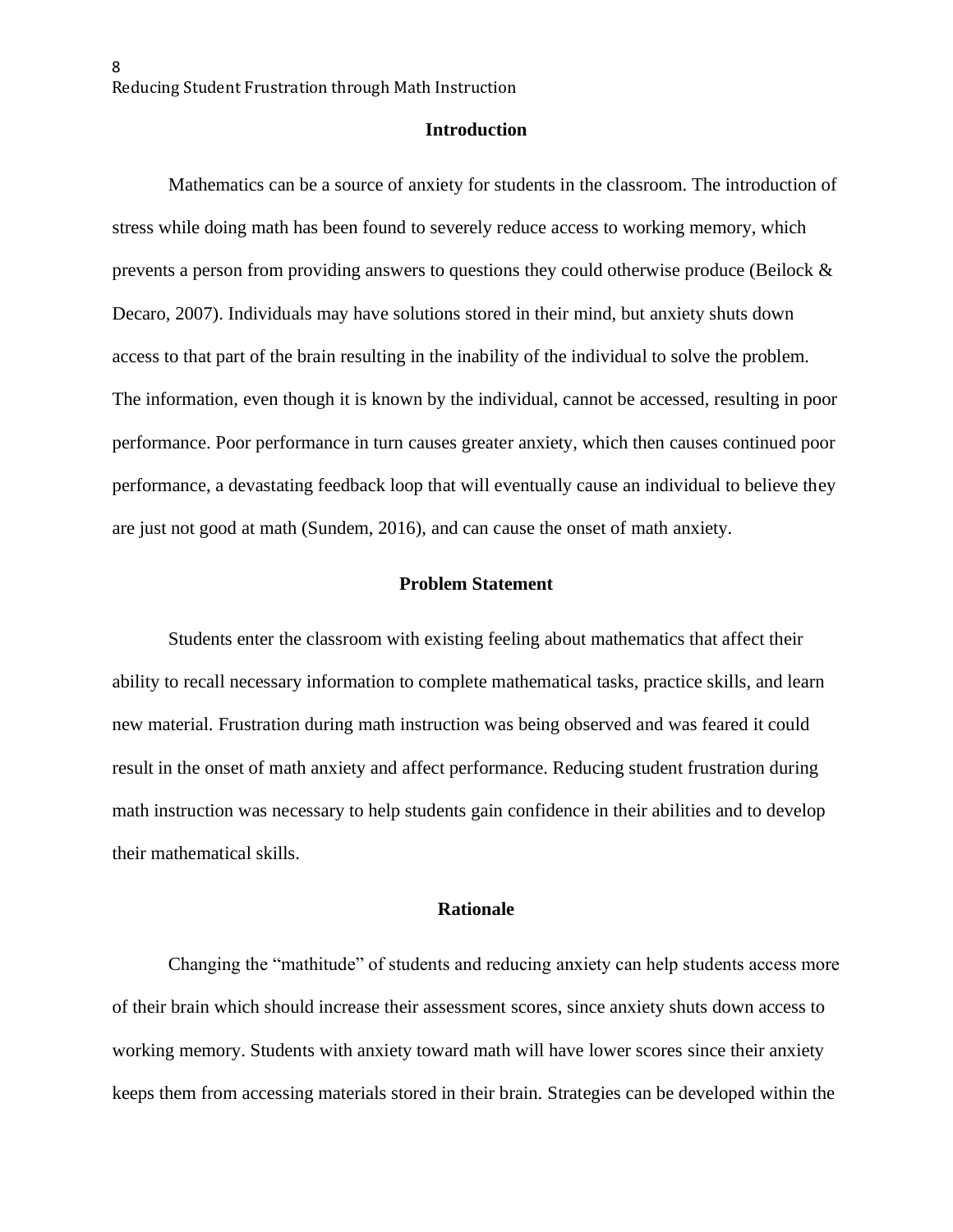classroom environment to help students overcome math anxiety and to develop a growthmindset. By comparing student feelings toward math with their math scores, success of the intervention could be determined.

#### **Literature Review**

Math anxiety is a real affliction that attributes to a reduction in math performance for those who suffer from it by reducing the use of the brain associated with numerical and math cognition (Young, et al, 2012). The learning environment in which mathematics are taught can affect the onset of math anxiety, as well as provide those with math anxiety a way to overcome their trepidation. Reduction of perceived stresses by use of instructional strategies can allow students to perform better. Providing opportunities to identify and reflect about specific feelings toward math improves self-guidance and motivation (Furner and Duffy, 2002). Besides selfreflection, the mathematics classroom can make math more relevant (Boaler, 2015) and provide opportunities for students to perceive math as fun (Afari, et. al., 2013; Ku, et. al.,2014), which will help reduce math anxiety. Use of mini-games can encourage confidence (Ku, et.al., 2014), as well as use of manipulatives, cooperative group work, discussions, making questioning and conjecture a part of math, justification of thinking, use of writing for thinking, feeling. Problem solving, making content integration a part of instruction, using technology, being a facilitator, and assess learning as part of the instruction (Furner, 2017) can be utilized to help reduce stress felt by students about mathematics. Bibliotherapy, the use of children's literature to help students explore their feelings and promote discussions about the topic of mathematics and their frustrations, is another means to enrich the classroom (Furner and Duffy, 2002).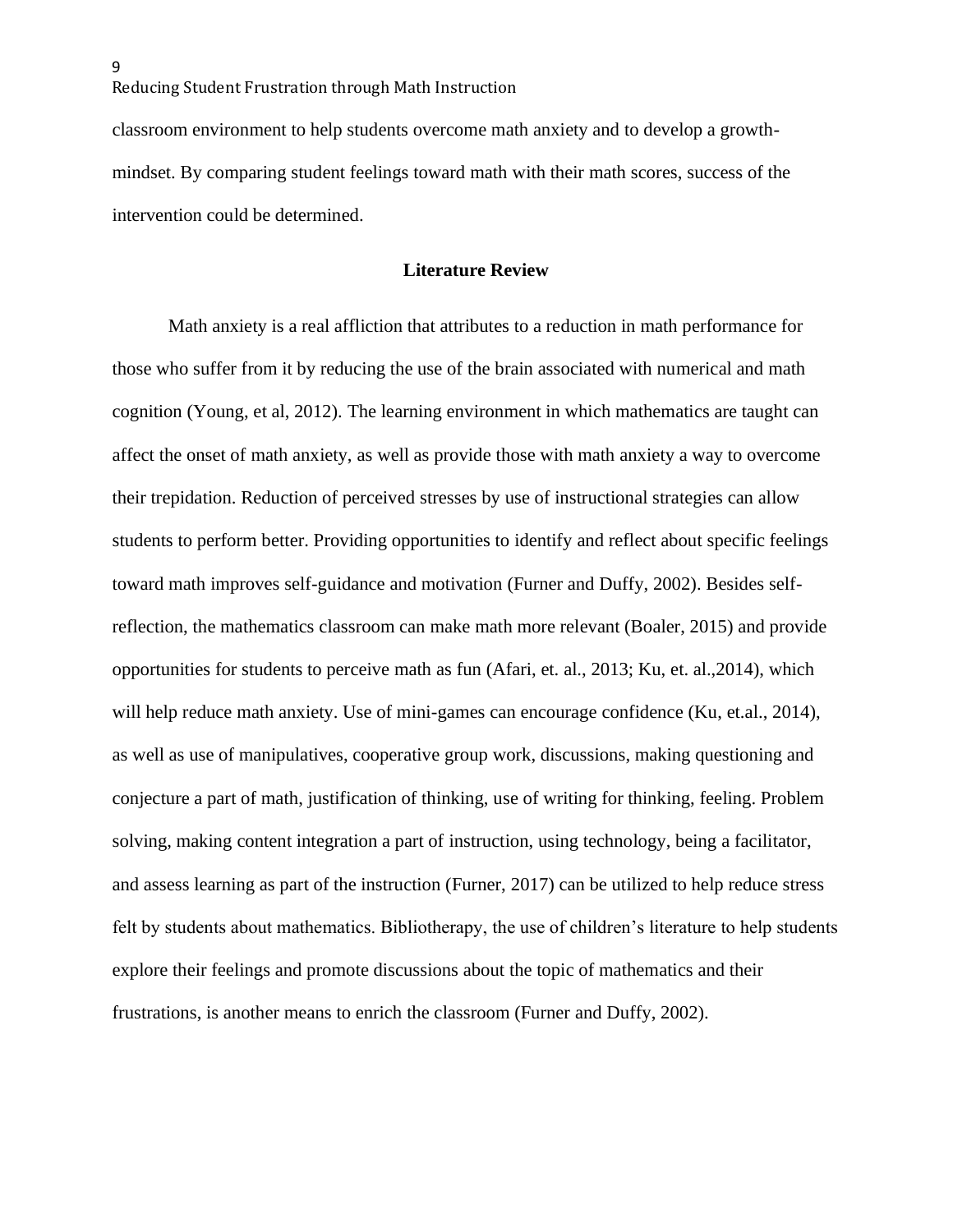### **Parental Influence**

Parents are a critical component in the development of a positive math attitude (Furner and Duffy, 2002) and are the first influence in mathematics, even before school begins. Math anxiety has been shown to onset before children have much formal experience with mathematics (Harari, Vukovic, and Baily, 2013), indicating that parents play a significant role in the feelings their children have toward math. Math anxiety affects an assortment of people, with no distinction in demographic characteristics, IQ, or reading skills (Harari, Vukovic, and Baily, 2013; Young, Wu, & Menon, 2012). Adults suffering from math anxiety are known to put off such tasks as balancing their checkbooks or helping their children with homework due to the debilitating fear they feel when faced with math problems.

Studies indicate that parents can pass down their own math anxiety to their children through their actions or avoidance of mathematical situations (Boaler, 2015) and frequent help with a child's homework can actually reduce the amount of mathematics learned over the course of a school-year (Maloney, et.al., 2015). The link between a child's mindset is not directly linked to the parent's mindset, but rather to the parent's perception of failure (Haimovitz and Dweck, 2016). Haimovitz and Dweck determined parents who perceived failure as a debilitating occurrence in their child's educational career resulted in the child believing intelligence to be fixed. Changing the belief system of a student in their ability to learn mathematics is a greater force than their actual success in mathematics (Dossel, 2016). Being aware of the influence parents play, both positively and negatively, and monitoring parent-student interactions with math, can help reduce the negative influence on the mindset of their child (Dossel, 2016).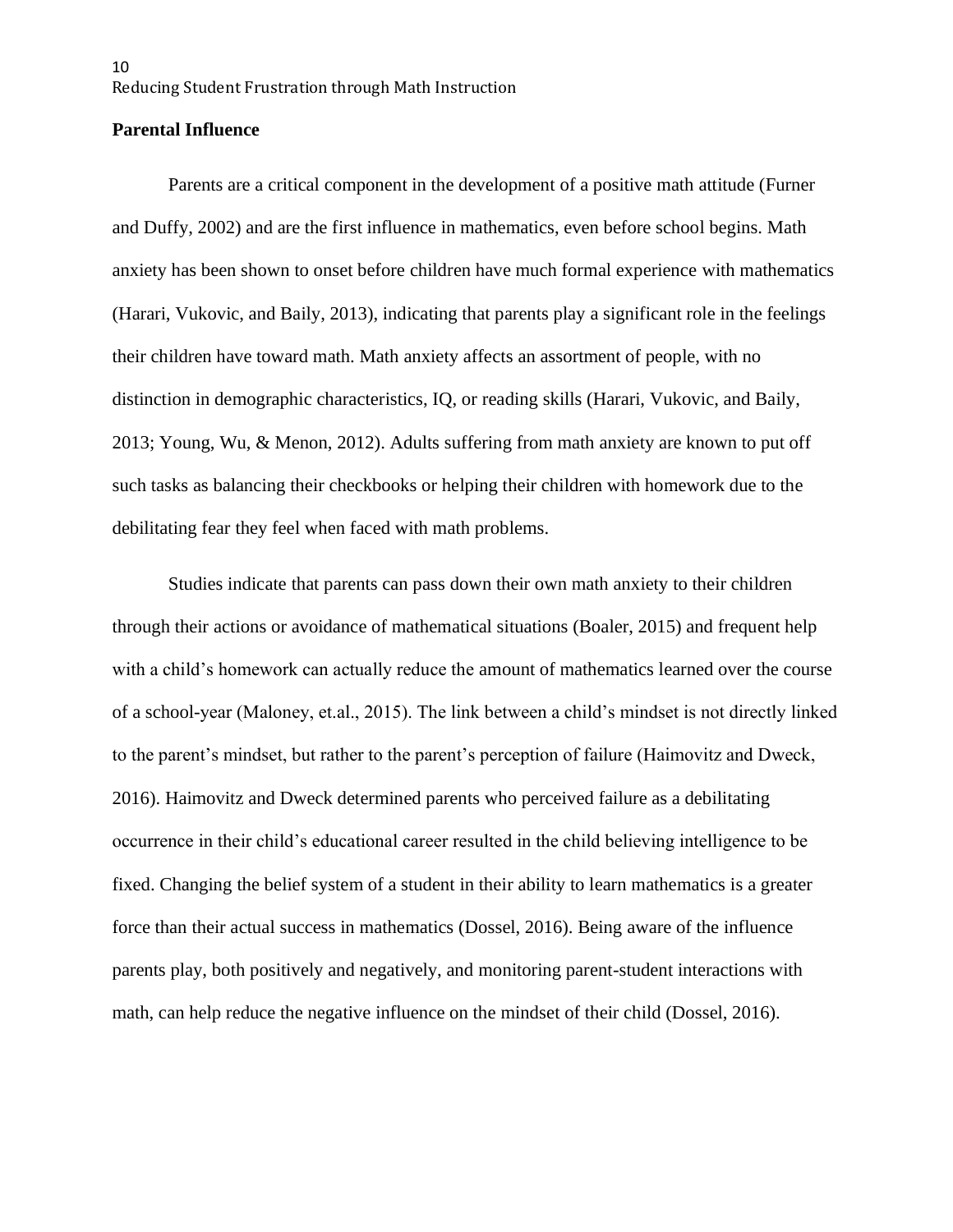### **Growth Mindset**

Messages from teachers or parents are often internalized, and contribute to a fixed or growth mindset. Students with a fixed mindset believe that no amount of effort will change the overall ability they have to learn, whereas students with a growth mindset believe they can develop their abilities through hard work, good strategies, and effective instruction (Haimovitz and Dweck, 2017). Studies of the brain have shown that the average brain has the ability to attain any knowledge that is successfully provided and the idea of a "mathematical brain" to not be a real condition (Boaler, 2015). There are not people more suited to learn mathematics, only those more receptive, open minded, and believing they are able to learn the information. People who suffer from math anxiety respond to a fear and are unable to access the information they have stored in their mind. Math anxiety acts the same way in the brain as a phobia (Young, Wu, & Menon, 2012), and just like a phobia, math anxiety can be overcome.

Students with a growth mindset are believed to be more resilient to math anxiety. By having a growth mind-set, students tend to have self-efficacy and a positive attitude which help in overcoming math anxiety. Comparisons of scores of 372 undergraduates between the MARS (math anxiety rating scale) and self-efficacy scores demonstrated that students with higher selfefficacy continued to work through mathematical problems despite their anxiety (Akin & Kurbanoglu, 2011). In the study conducted by Stipek, et al., three classes were compared, one class using the traditional methods of performance through completion of worksheets, and two emphasizing mastery of concepts rather than performance (Stipek, et.al., 1998). Those classes that encouraged mastery performed better and were more motivated to learn. The underlying principles adopted through the Common Core Standards drive the idea of mastery over performance and should be utilized to help students develop skills that can help them overcome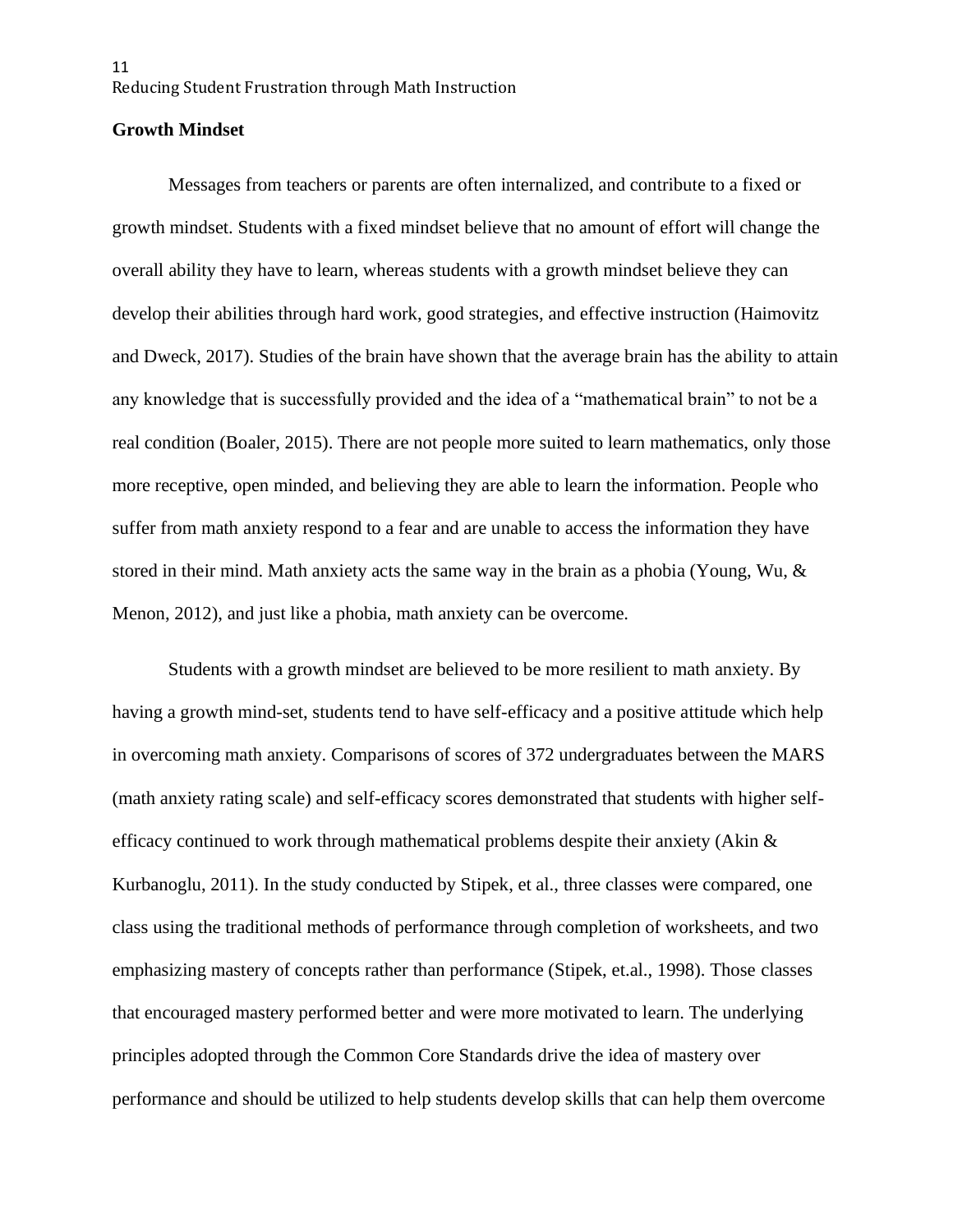the possibility of math anxiety and become resilient to future influences that can negatively impact their mindset (Boaler, 2015).

### **Classroom Environment**

12

The classroom environment can be designed to encourage a growth mind-set and to help reduce stress felt by students working with mathematics. Incorporating strategies that allow students to work on mastery instead of right answers and accept failure as an opportunity to learn can change a student's overall mindset. Encouraging mistakes promotes a growth mindset (Boaler, 2015). Students must be allowed to make mistakes and to review their work for errors in order to help them learn. Struggling is critical to the mastery of a topic and also reinforces a growth mindset (Boaler, 2019). Students should be paired or grouped to allow an exchange of ideas and be allowed to discuss their struggles. Debriefing to examine the group's thinking is an important component to ensure no misconceptions are presented in student groups.

Discussing feelings about mathematics can help students realize that everyone struggles, but that resilience and persistence are necessary to overcome anxiety. Students must also be allowed to identify their feelings toward mathematics. Students must be provided opportunities to describe and reflect about specific feelings toward math in order to learn self-guidance and improve motivation (Furner and Duffy, 2002). Left unaddressed, student's negative feelings can be internalized and interfere with their performance. Akin and Kurbanoglu found that students who display attitudes of self-efficacy can work through math anxiety and succeed, despite an onset of anxiety (Akin and Kurbanoglu, 2011). Students who persist can overcome their anxiety.

Techniques can be presented to students, such as controlling their breathing, visualizing success, or using positive "I" messages, when they begin to feel anxious (Furner and Duffy,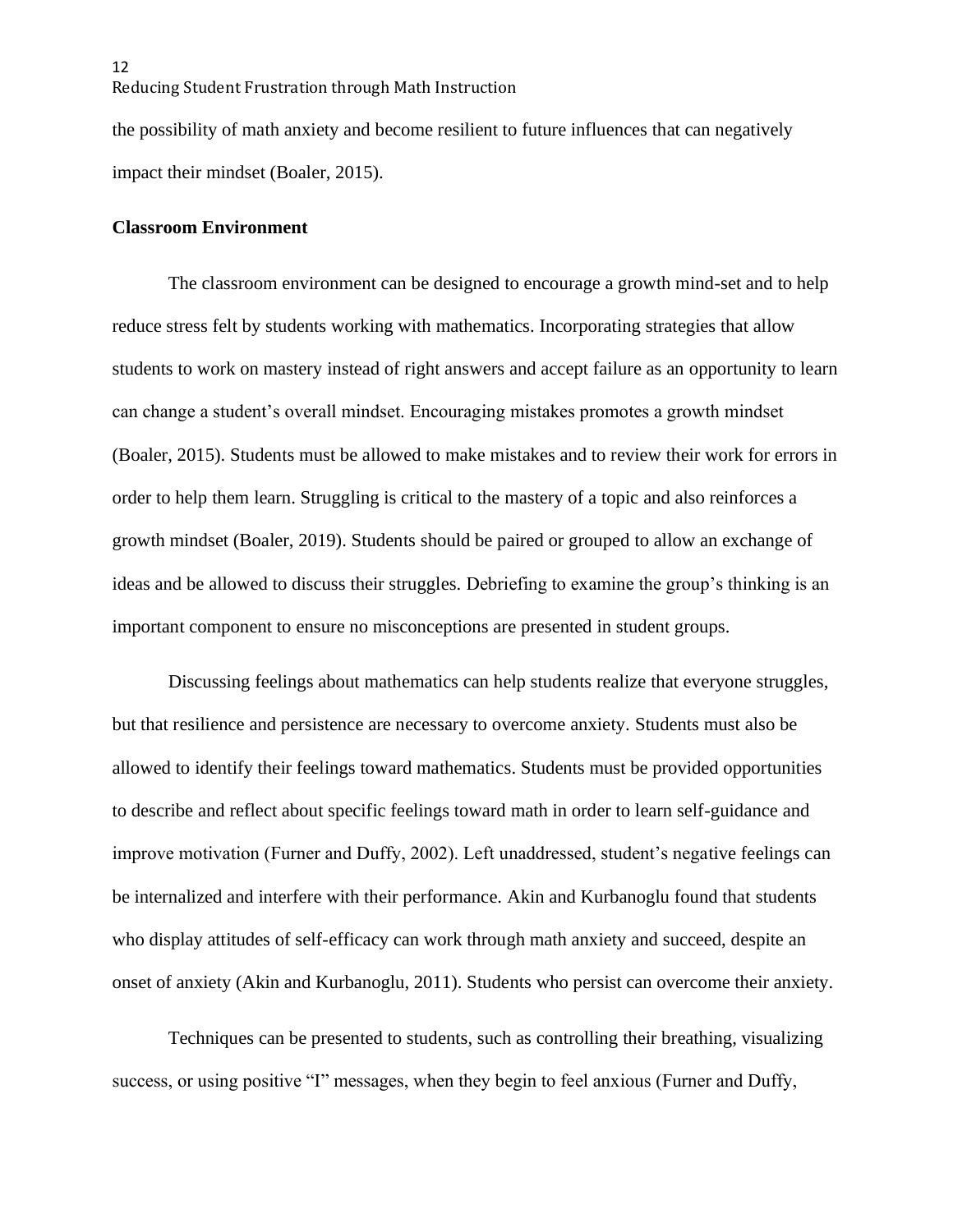2002), giving them coping strategies that can help them with any anxiety they feel. Allowing students opportunities to examine how their anxiety was created can challenge the fears that they have and help students to overcome their math anxiety (Furner, 2017). Students must be allowed to speak truthfully about their feelings toward math in order to create any change in their "mathitude". Directing students to utilize a "math feelings journal" can help them manage their anxious feelings, rather than letting the anxiety take over and inhibit their abilities. Students can use their journal while waiting for assistance instead of becoming frustrated over their inability to solve problems, helping them to work through their frustrations.

Reinforcing the idea of a growth mindset, valuing mistakes, teaching students' mathematical competence, discussing shared struggles, working in groups, helping students to persist in problem solving, and learning coping skills can be implemented within the classroom to help combat anxiety and help students increase their ability to learn the math expected.

## **Question**

Can math anxiety be reduced by enhancing the classroom environment with positive and humorous messages about math, emphasizing mastery over correct answers, and providing students opportunities to discuss their feelings toward math?

### **Background**

This study took place in a general fourth-grade classroom that consisted of 24 students, 13 boys and 11 girls. In this classroom math occurs after first recess from 9:50a.m. until lunch recess which begins at 11:10a.m. Seating is arranged in rows to discourage talking during instruction. The Port Angeles School District uses the Eureka Math Curriculum. Each lesson of Eureka provides an opportunity to practice fluency for less than ten minutes and then provides a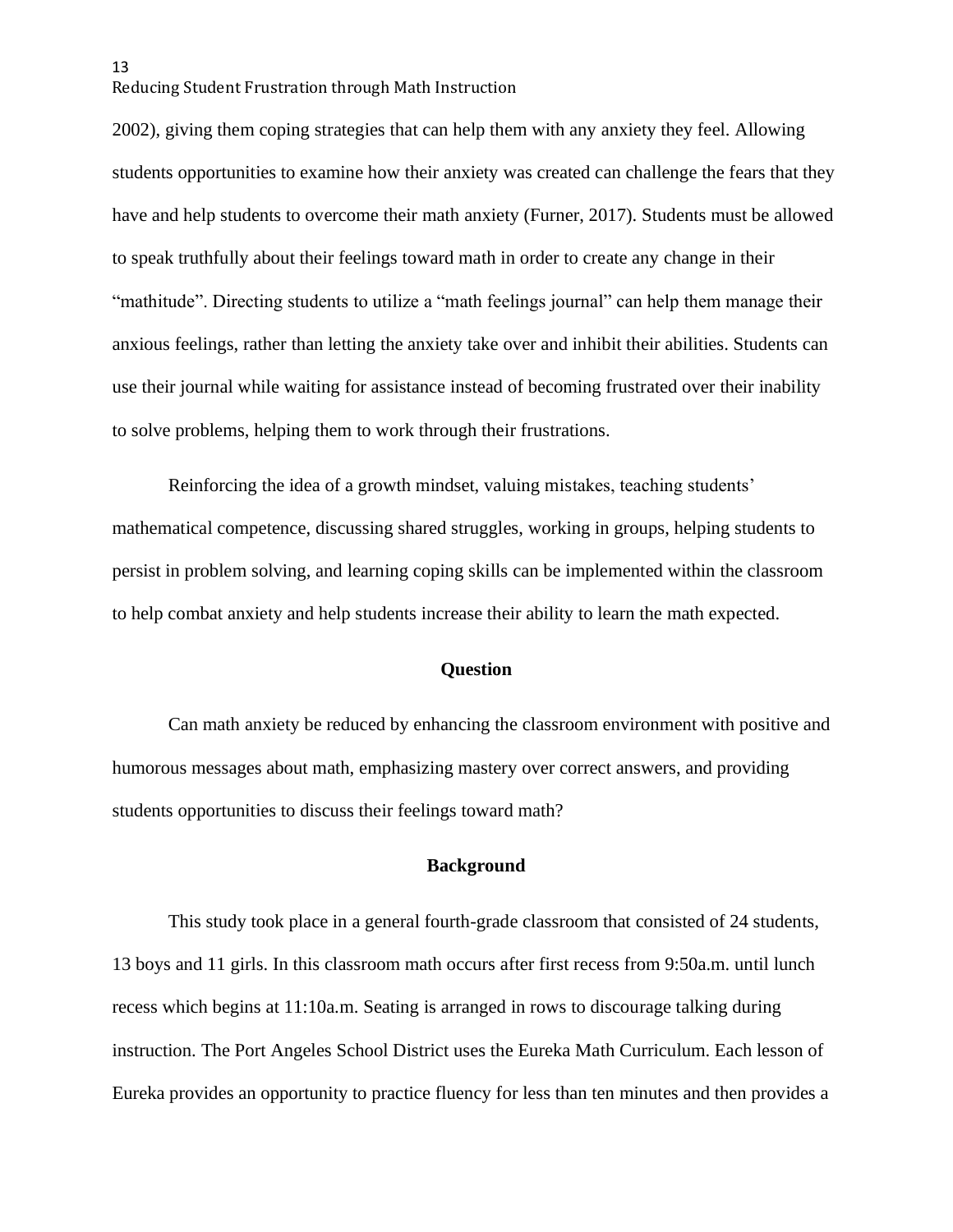new concept to be taught. After the concept development students work on a Problem Set independently until recess, completing a required amount before being excused. Homework is assigned every weeknight. A system of stars, checks, and minuses has been established to evaluate work and provide students with feedback. Reviewed work is not merely corrected for right or wrong answer, but for understanding of concepts as well. Exit Tickets, which are a short assessment of one to four questions that can be done in less than 15 minutes, are given on occasion to help gauge understanding of each student.

#### **Methodology**

Initially, my intent was to introduce an intervention in the classroom that would help students change their "mathitude", helping students overcoming math anxiety by reinforcing positive messages about mathematics and providing opportunities to interpret and discuss their feelings toward math. The intervention would compare the "mathtitude" of individual students with their scores on assessments from the beginning of the intervention to the end. Through observation, self-assessment of feelings, and assessment of work, as well as a before and after survey of "mathtitude", a comparison would determine the effectiveness of the intervention and any connection to improvement. Trends of students' feelings would be tracked to determine if students were feeling more confident as the intervention continued or less confident as content became more difficult.

Before I began my intervention, however, our classroom was experiencing a lot of tears, avoidance of work, refusal to copy down answers from the board after working through problems as a group, and submittal of incomplete homework. Assessments indicated students were understanding the materials, but there were a high number of students experiencing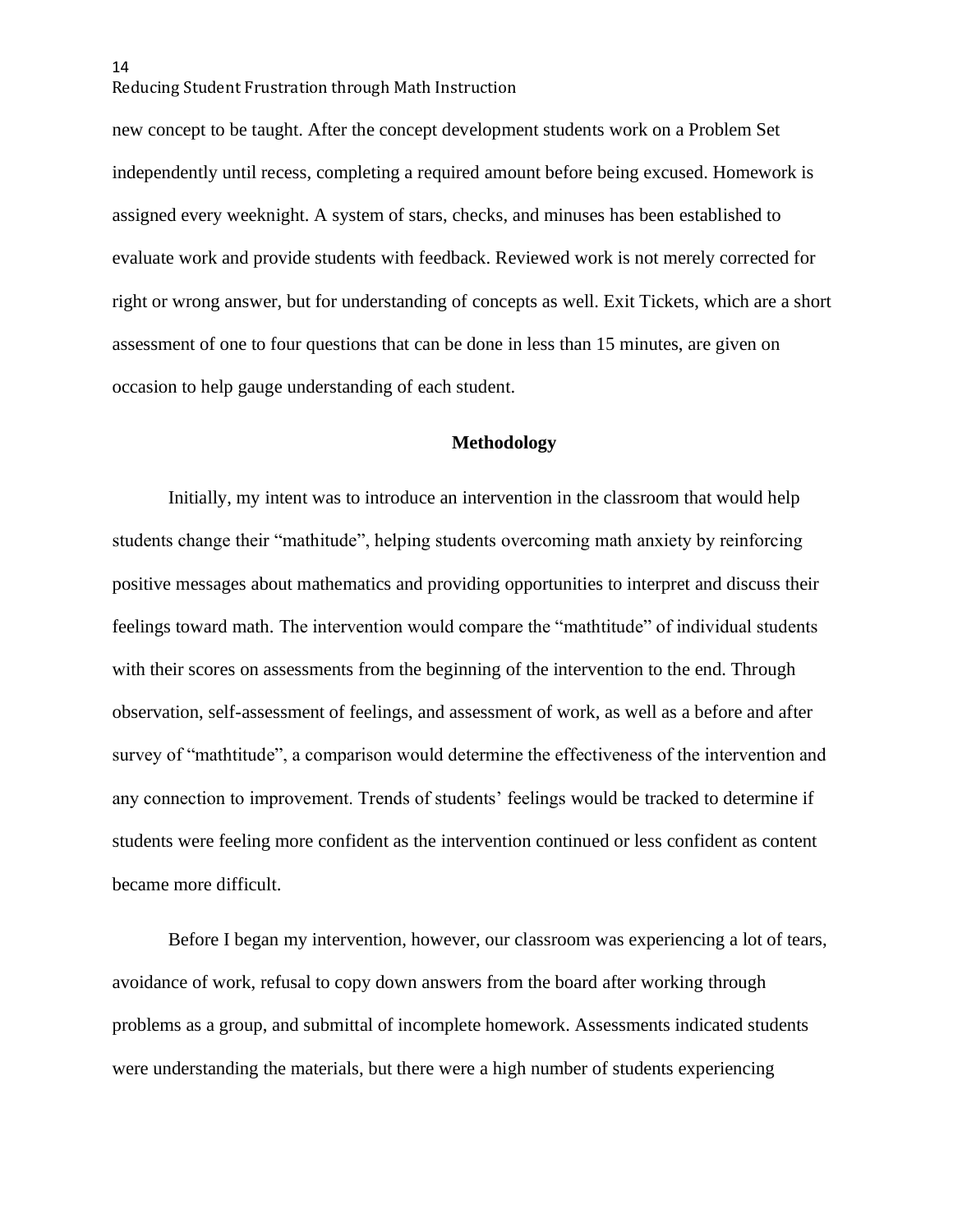frustration during class. Frustration in the classroom affects how students progress in learning new materials. If they become frustrated often it can lead to the development of math anxiety. I had intended to propose an intervention to help reduce math anxiety in the classroom (see Appendix A), but felt it necessary to first understand what was causing the frustration. Even though the initial proposed intervention would pinpoint students with negative feelings toward mathematics and fit within the existing curriculum, it would require disruption to an already frustrating environment.

#### **Dilemma**

As a new teacher it was unclear to me what was causing students to be frustrated. Was it simply an anxious group unwilling to learn new content? We discussed with previous teachers if this group suffered from math anxiety, but they reported that as a group it was never an issue. Were other classes finding the curriculum difficult and experiencing similar frustrations? I observed another fourth-grade class to see if there were similar reactions to the new concepts, but there were no tears or avoidance in the other class. So, what was causing our students to be frustrated? Could changes to my instruction reduce the group's frustration?

I have the opportunity through my instruction to help encourage a growth mindset, enhance skills, and teach new materials. Rather than completely change the established environment and propose my intervention at a time of high frustration, I instead used this opportunity to observe my own instructional practices within the established environment to better understand what I could do to reduce the current frustration of my students. My approach evolved from an intervention to help students overcome math anxiety to a Professional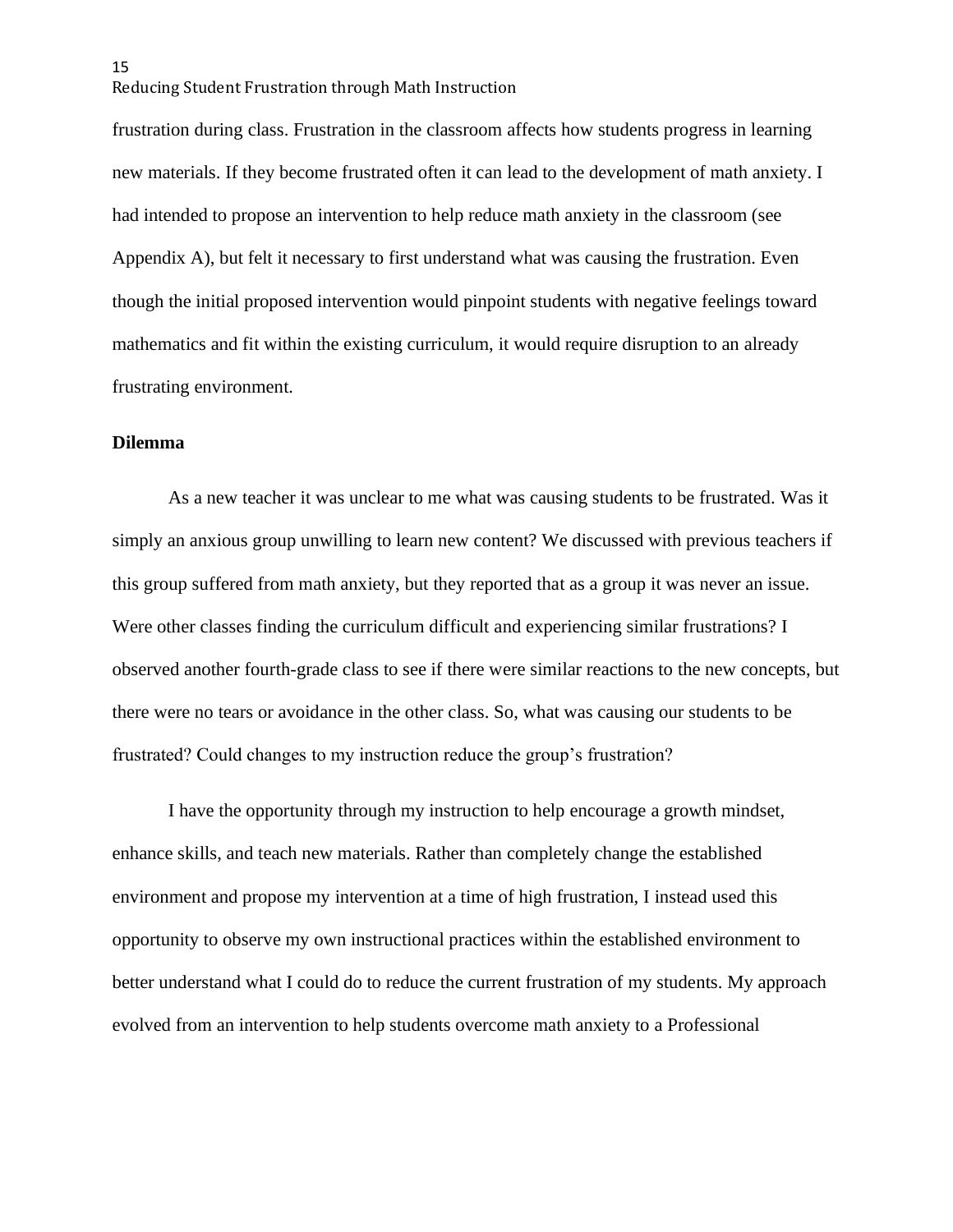Development Study of my own teaching practices, posing the question: "What instructional practices can I use to help reduce frustration and tears during math instruction in my classroom?"

#### **Professional Development Study**

16

In order to identify triggers of frustration within my classroom, I proposed to turn the research lens onto myself, observing the reactions of my students to my teaching practices and the classroom environment to determine the causes of their frustration. Math lessons would follow the existing curriculum, starting with fluency review, then moving on to an application problem, instructing the concept development, and then providing students opportunity to complete a Problem Set. Exit Tickets would be given occasionally to provide an assessment of the students. Reflecting on the observation of the class and making changes to my instruction I could find strategies to reduce their frustration.

Working through the action research cycles of act, observe, reflect, I would use each lesson taught to identify frustration and use the information gained from those observations to plan the next day's lesson. I kept a daily journal of my observations and would discuss with my lead teacher and the paraeductor who frequented the class during math about my observations. I looked for themes in my study that could help me change my practice to reduce the frustration and tears in my class.

#### **Findings**

I was first struck at the level of participation in fluency exercises suggested within the curriculum. Despite some students lacking skills and needing practice, and others not needing practice but seeming to enjoy the review, the group was willing to participate. Choraling multiples, identifying place values, and even working on timed sprints were met with active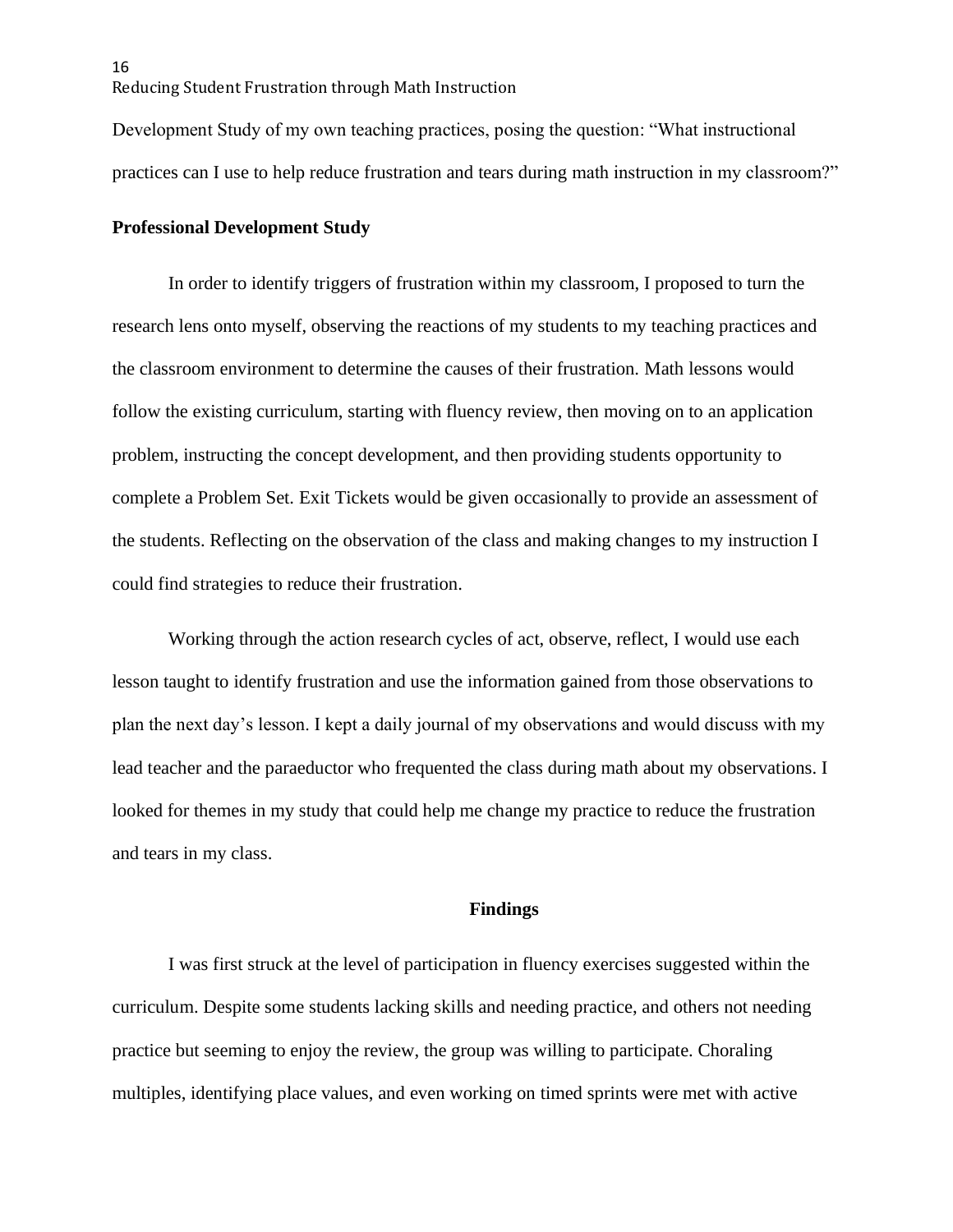participation. Students raised hands to offer answers on a regular basis and enjoyed challenging sets of review questions. It seemed the ability to work as a large group allowed students the opportunity to practice their skills, which helped them gain confidence. There was also support as questions became more challenging. Others' choralling answers could mask any errors. Individual students did what they could do and had the opportunity to learn something in the review. Even the timed "sprints" were met with acceptance and no frustration. Students knew they would not finish their sprint worksheet in the time allotted, and therefore did not feel pressure; they simply did their personal best and tried to improve. There was little fear during fluency exercises. It seemed to me that fluency exercises emphasized doing math with support from the group, with little fear of being caught making mistakes. By using a group exercise, each student could contribute to the point of their skill and drop out when they no longer could keep up. The fluency practice seemed to provide students an opportunity to work on their skills while building their confidence as they were able to state correct answers. I would rarely see students frustrated during fluency review.

Tears and grumbling always seemed to occur during the presentation of new concepts and the application of new skills. I assumed learning new materials was the cause of frustration since the students did not appear to be engaged during instruction; however, students appeared eager to work on their Problem Sets and employ their skills by doing the math rather than listening. I changed my tone during explanation of new materials to see if this affected engagement, but I found that no matter how excited I was, my enthusiasm was not mirrored. I provided opportunities for students to independently work through an example of the skills being shown and invite those who worked through the problem correctly to come to the board and explain their answer to the class. I thought the students would listen to their peers explain the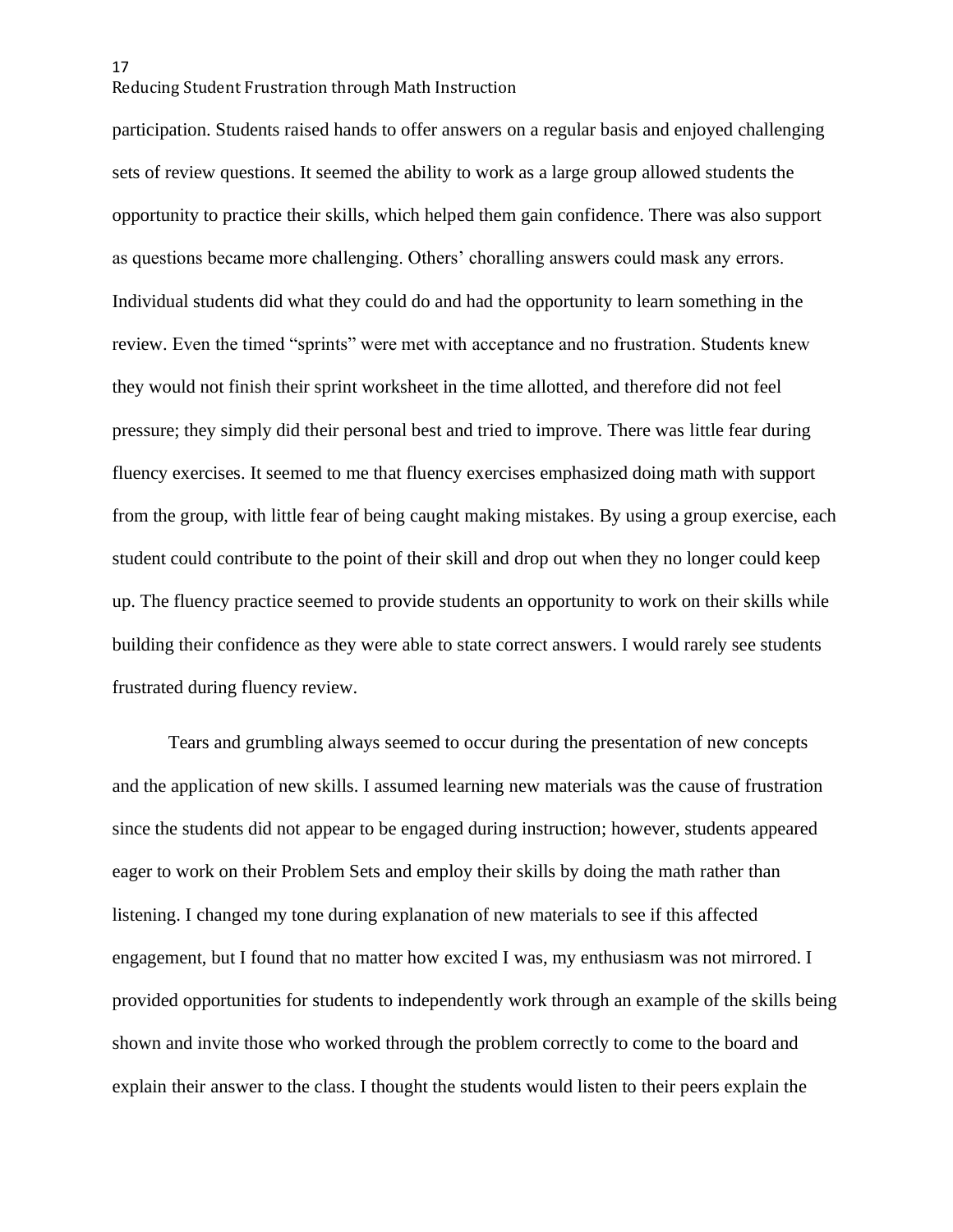concepts, but again, students did not seem engaged in the presentation of the solutions. Students were uninterested in seeing others work through the examples, but were engaged with completing the problems themselves. Students became frustrated when they did not have enough time to come up with a solution before one was given or they would be frustrated if their solution was different than the answer. Outbursts of frustration were observed when students did not come up with a solution in the time allotted, or did not come up with a correct answer, which seemed to reduce confidence in their skills, which they would carry with them the remainder of class. This initial frustration would interfere with the students' ability to continue to practice concepts, which would make them even more frustrated. Though the group was working on the example problems, students were working independently. It was not my intention for students to fully understand the concepts until they worked through several problems themselves, yet it seemed that the students believed they should understand the skill as it was taught, rather than learning by doing the math. Students were frustrated when they did not completely understand how to solve the problems right after seeing an example being solved, yet they needed to practice the concepts through the application of the skills to better learn the skill. My explanations were meant to provide examples of how the math was to be done and the concepts the students would be learning. Students would become frustrated when they were confused, expressing their confusion and inability to proceed verbally, and yet they had not even applied the new skills themselves. Emphasizing that learning will occur as they do the math and make mistakes could help reduce the fear students were feeling of not understanding the verbal instructions. I concluded that my lectures needed to be brief and emphasize that students will have the opportunity to learn the skills by working through example problems at their own pace. I want students to realize that understanding would be learned through doing.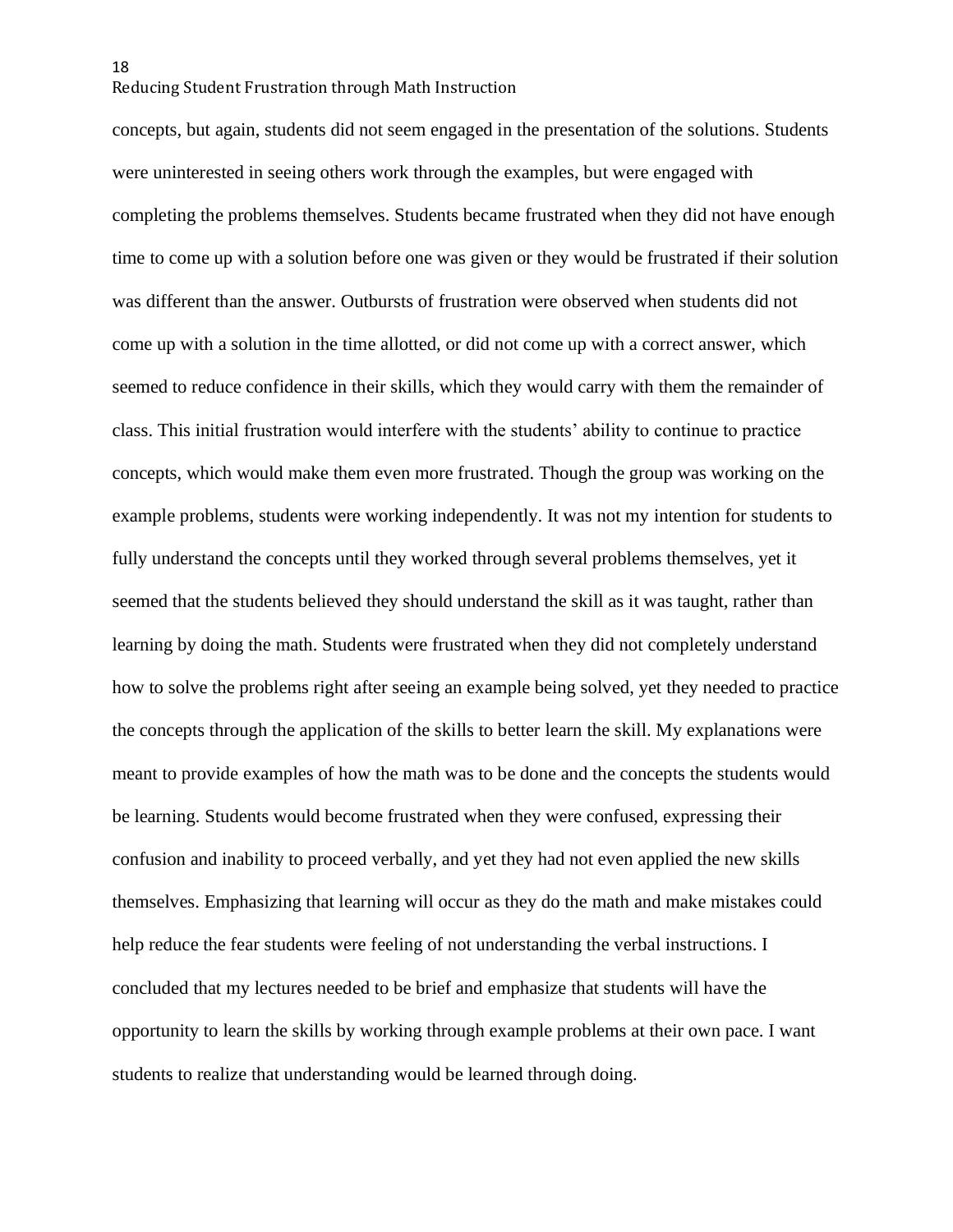Frustration levels felt the highest when examples in the curriculum called the Application Problems were presented. The Application Problems provide real-life situations for using the math being learned, but felt awkward during the concept development. Each student would work through the example problem at a different pace, and students would become frustrated when the solution was provided before they were finished. There was again frustration when students did not have the correct answer. Some students argued about the solution if they had a different answer. It seemed to me that students who argued were trying to rationalize their mistake because they have not yet learned the value in making mistakes, or they needed to discuss their thinking to better understand. Research indicates the importance of real examples being provided in the application of math, but in order to keep the emphasis on application students needed more time to work through these problems, which was limited, and they needed to be able to discuss their individual solution. Unlike fluency exercises which are review of basic skills, the Application Problem uses multiple skills and steps to find a solution, with more than one way to accomplish the task. I was seeing the value of encouraging a growth-mindset, collaboration, and valuing mistakes. Brain sciences explain that the brain actually grows when mistakes are made, even if the correct answers are never provided (Bohler, 2019). I should have encouraged students to work together in groups and discuss their solutions without ever being given the answer. I witnessed students working in isolation becoming frustrated, and research indicating that math should really be collaborative. Students should be allowed to use their different skills to work out these real-life examples and discuss their solutions with others. I should provide more opportunities for collaboration during math instruction and use the Application Problem as the point of discussion. The class was always ready to participate in doing math, so beginning with a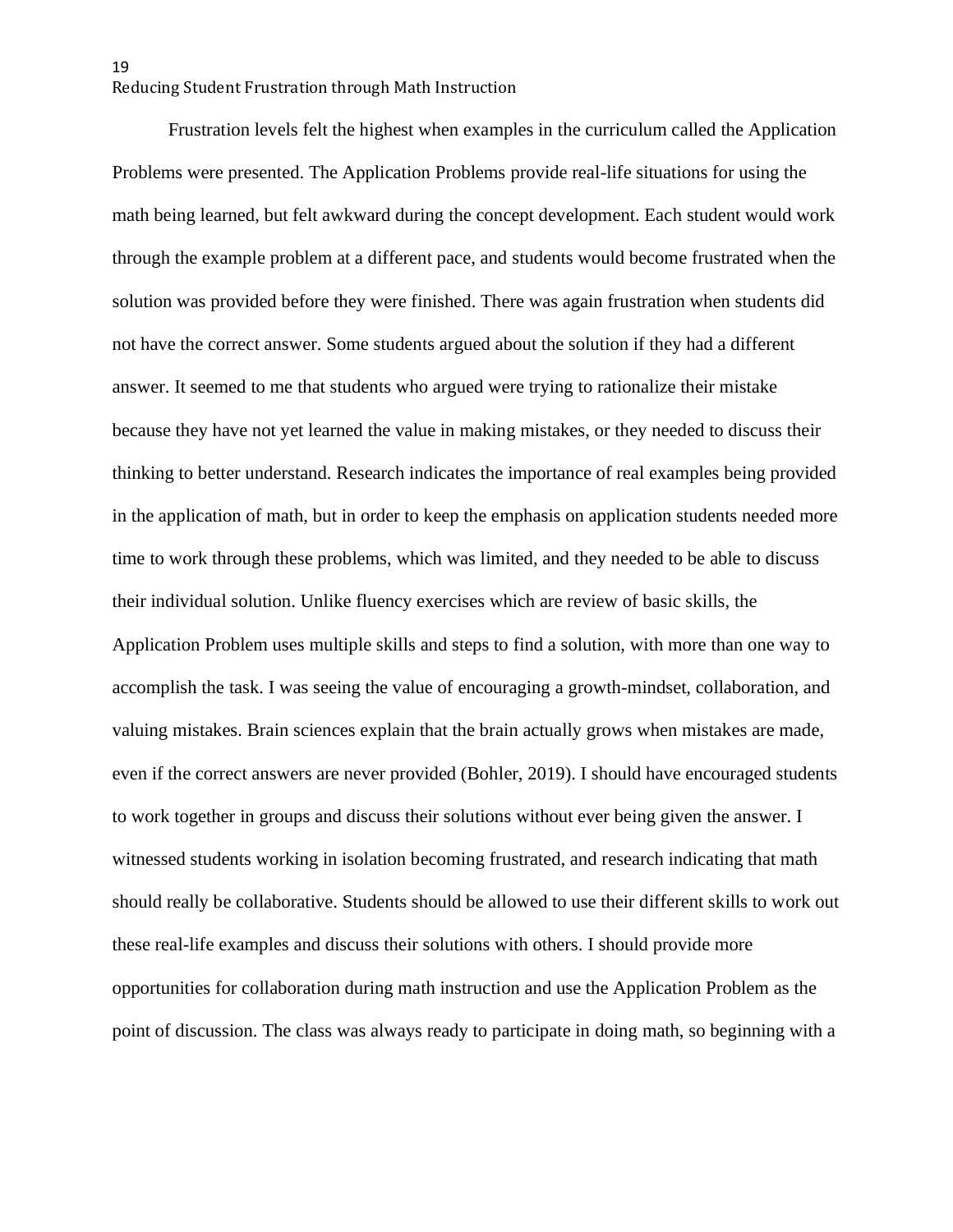collaborative exercise to engage them in a real-life use of math could set the tone for learning in my class.

I was always surprised at how engaged the class was doing the Problem Set worksheet after the lack of engagement in my explanation of the materials. Some of the students carrying over their frustrations would try to get help, but needed time to get over the frustration before working on the problems. Students would work on solutions and raise their hands if they had questions or had become confused. When support was available, either by a teacher or even another student, then students could continue working through the worksheet. If a lack of understanding was met with a lack of support, the student would become frustrated. Since the students could offer each other support, I rearranged desks and encouraged students to work through problems together. Students were seated next to partners I believed could offer support and when a pairing was successful it helped reduce the frustration experienced by both students. Pairs were purposefully considered based on mind-set and skill. One group noted how well they were working together and how helpful it was for both of them to be seated next to each other, not realizing that was my intention. I observed that frustration was greatly reduced when students had someone they could work through the Problem Set with. As I walked around the room I could hear students discuss their struggle with their partner. The partners could share where they were becoming confused and work through to a resolution, which seemed to help students became more confident to answer the next problem. Not every group succeeded at first, so students were moved until a successful pair or group was attained. One group consisted of three students of varying skills and was notably successful because one student who lacked confidence was boosted when she was able teach skills to one student and was supported by the other student when she was feeling confused. This student did not only need support to feel more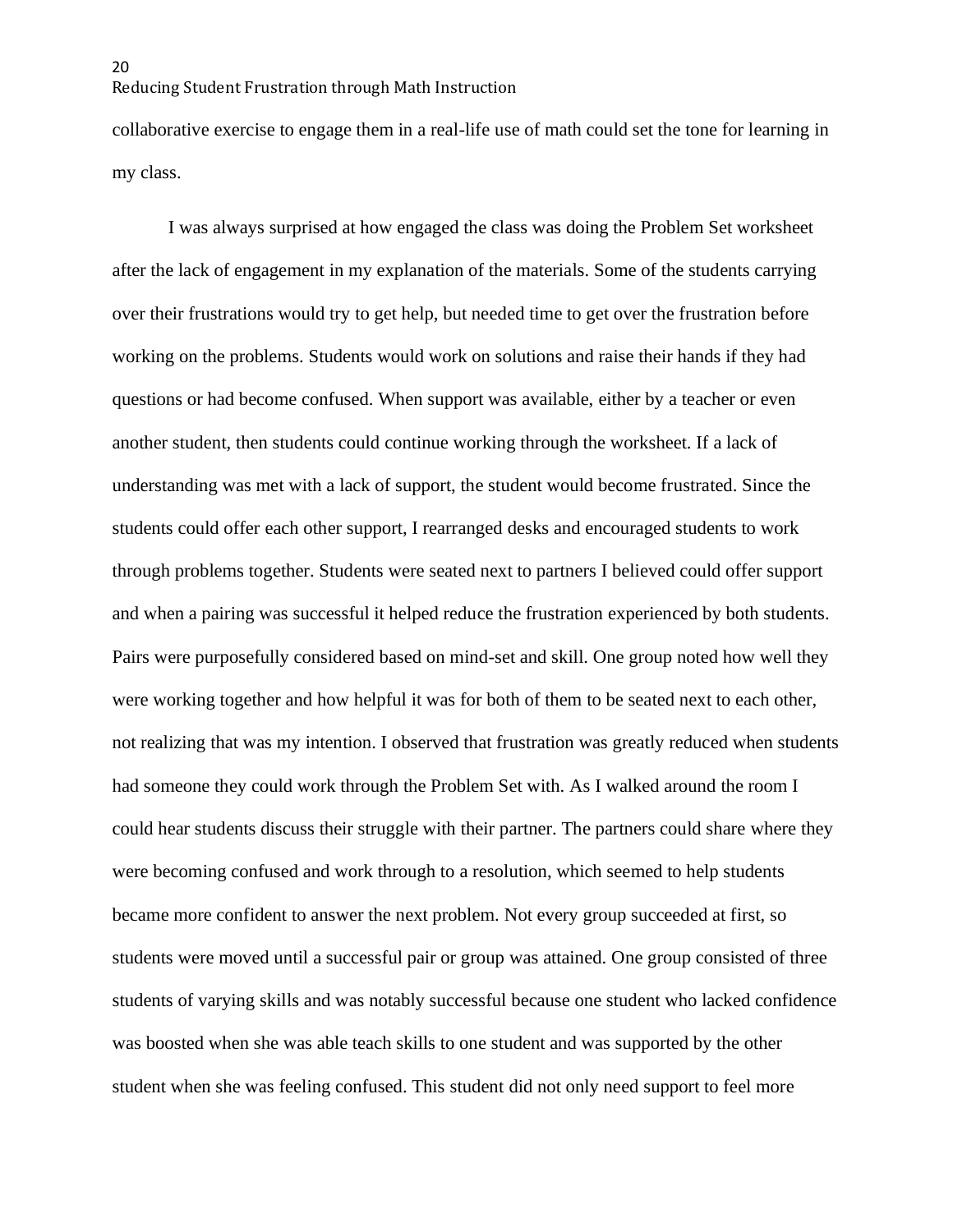confident, but needed also to be able to offer support others to feel successful and less frustrated. Tears were greatly reduced by this arrangement, showing me yet again the value of collaboration. I learned that students wanted to do the work, but not in isolation.

I noticed that the Problem Sets were always met with a sense of urgency to complete. Recess followed math and students were excused when they completed an expected number of problems based on the available time. Students became frustrated the closer it got to recess if the student felt they were not going to complete enough of the practice sheet to be excused. This frustration occurred in students who take more time to work through solutions, or who think deeply about mathematics. Students who believed that they should be completing the entire worksheet felt discouraged that they did not get done. I recognize that the speed at which a student completes the work does not necessarily gauge their understanding. Problem Sets were meant as practice to help students learn, they were never collected, and I should have taken more time to encourage the doing rather than the completion of the task. The idea that there was a time limit and that they would not get done was causing frustration, when all I wanted was for them to practice math. I decided to give the Exit Tickets to the students as an exit to recess, allowing students to work on their Problem Sets until that time. The Eureka curriculum uses the Exit Ticket as a guide for teaching and assessment, and is one to three questions that is expected to be complete in less than 10 minutes. I presented the Exit Tickets as an evaluation of my teaching and a gauge of the lesson, explaining that this would help guide my future lessons. I expected students to complain about working alone again, but they willingly and quietly completed their assessment, doing their personal best. If students became stuck on a problem, I explained that it was acceptable not to complete those problems as this helped me understand their struggles. Students happily completed this task with no frustration, again demonstrating that students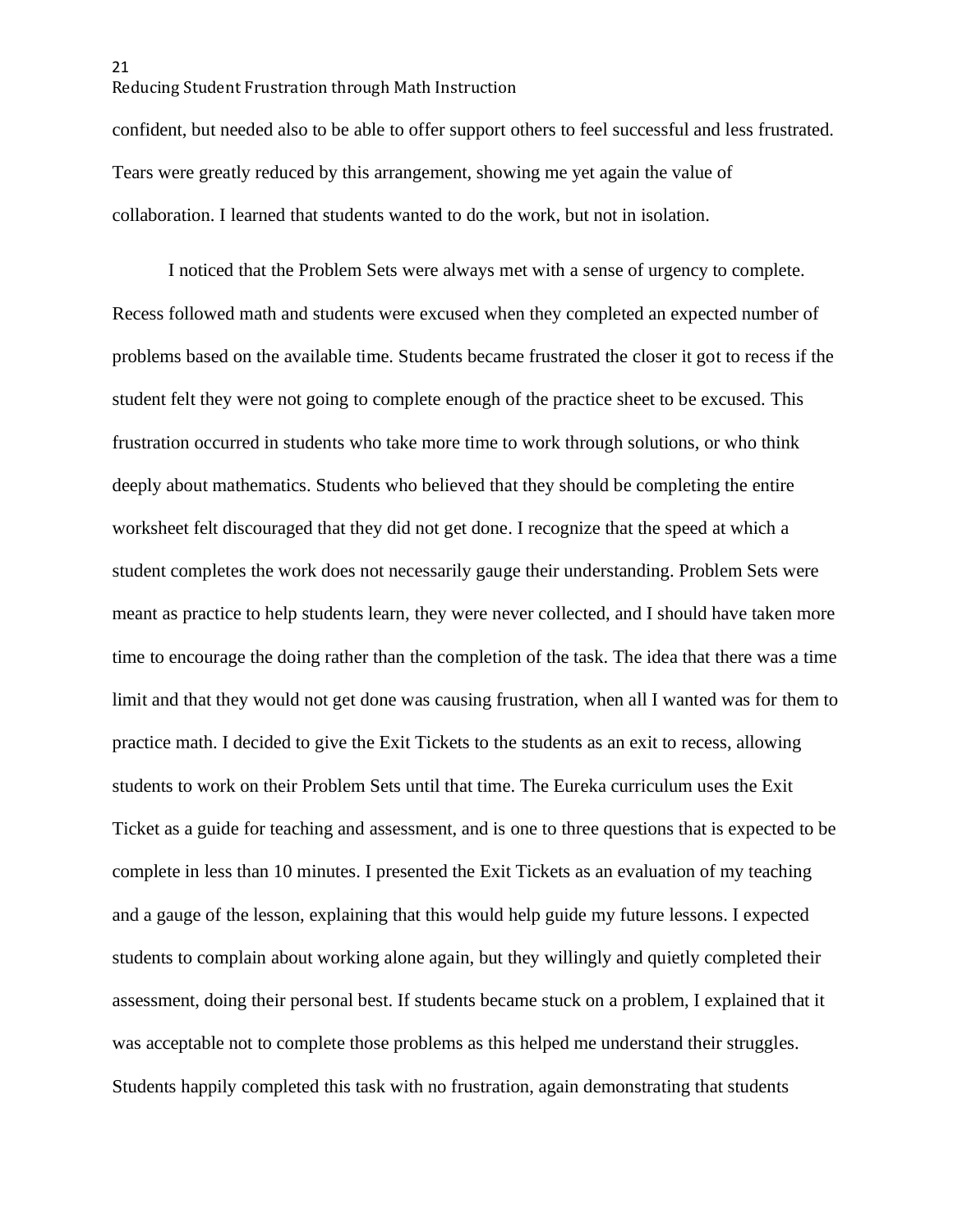enjoyed doing the math. I found that using the Exit Ticket as their ticket to recess helped reduce frustration because though it had a time limit, students were only expected to complete what they could. Just like the sprints used for fluency review there was a clear expectation and a chance some students would not complete all of the questions, but unlike the Problem Set which was practice of a new skill, the Exit Ticket was the evaluation of what was learned. I observed that even students who had been frustrated during the Problem Set would diligently work to complete the Exit Ticket, proud of their skills, and knowing they would then be free to go to recess.

## **Summary**

I thought my students were afraid to learn new materials, but they showed me that learning math is really accomplished through doing the math. Frustration ran high in my classroom if students lacked confidence in their skills, if they felt confused by the new materials and found themselves with no support, or if they felt a pressure of time constraints. Over time these frustrations that were observed could result in the student suffering from math anxiety. So, "What instructional practices can I use to help reduce frustration and tears during math instruction in my classroom?"

- I can encourage my students to practice basic skills, building student confidence. Reviewing fluency exercises as a group helps students master their individual skills while masking mistakes.
- I can keep my instructions brief and give students time to do the math. I should encourage collaboration of real-world uses of math, allowing discussion between the students on how they would accomplish a task instead of working through an example individually within a larger group.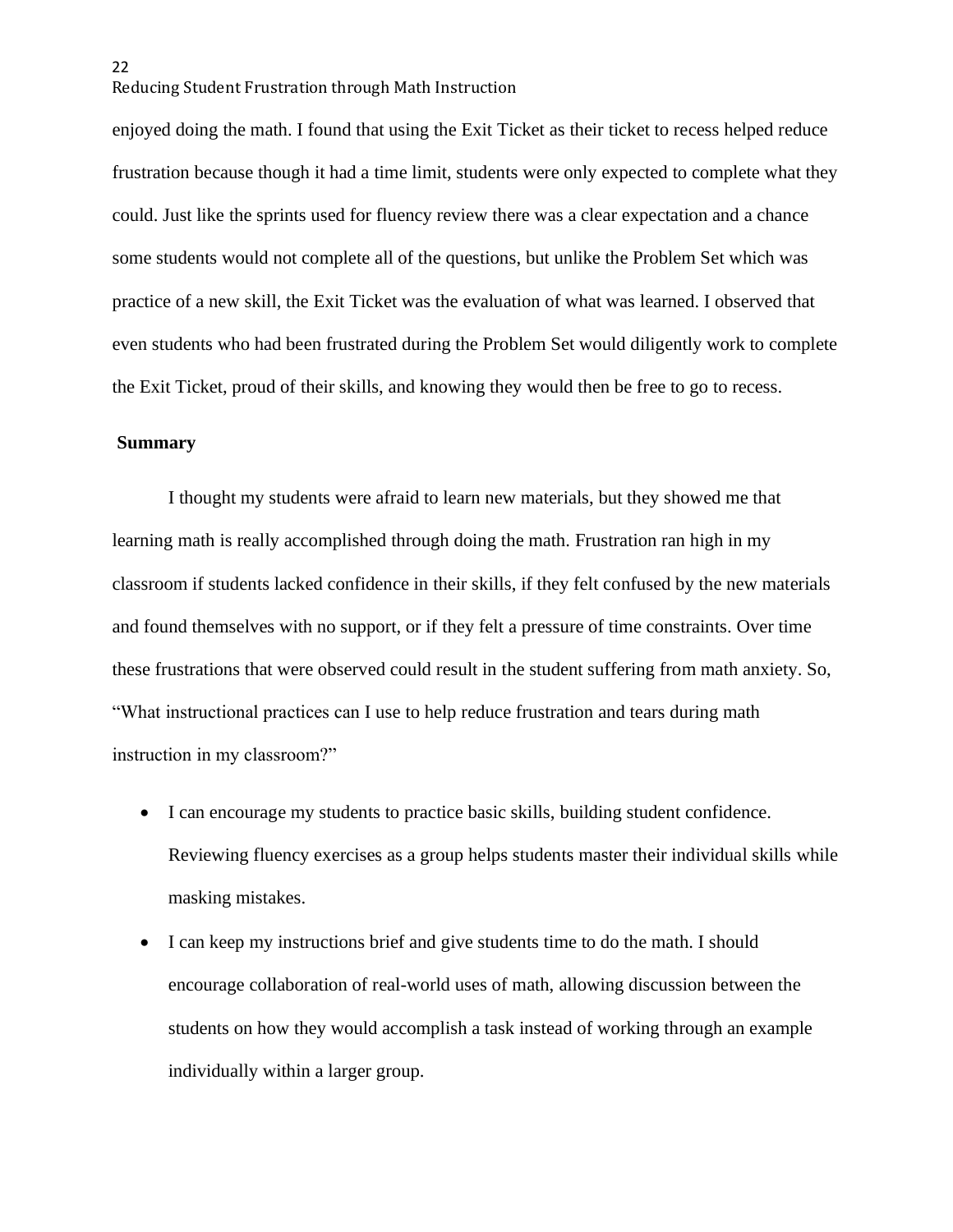- I can offer support, both by being available to my students during and after class, and also by allowing groups or pairs of students to work together. Reducing confusion by offering support during practice of new materials cannot be accomplished just through oral instruction or by one individual teacher in the classroom; use the resource of other students and realize the value of math discussions.
- I can encourage students to make mistakes and explain the value of mistakes in the learning process. Just like a math equation, successful learning of new materials equals mastery of old materials plus acceptance to make mistakes while practicing new skills. If students can allow themselves to make mistakes they will learn.

#### **Future Pursuit**

I have learned that the classroom environment must encourage students to build their individual skills and to persevere through struggles. I hope to create an environment where students feel confident to ask questions, are willing to make mistakes, feel supported by myself and their peers, and can cope with their frustrations as they continue to work on mathematics. I will emphasize that students will have time to do the math, rather than merely listen to explanations. I would like to implement a "thinking classroom" as discussed by Peter Lillijadahl in a chapter titled: Building thinking classrooms: Conditions for problem solving (Lillijadahl, 2016). The idea is that students work harder when they collaborate at vertical, non-permanent surfaces; ideas are more quickly exchanged and students are willing to scribble down ideas. I experimented with this idea once

during my student teaching, brining three students up to the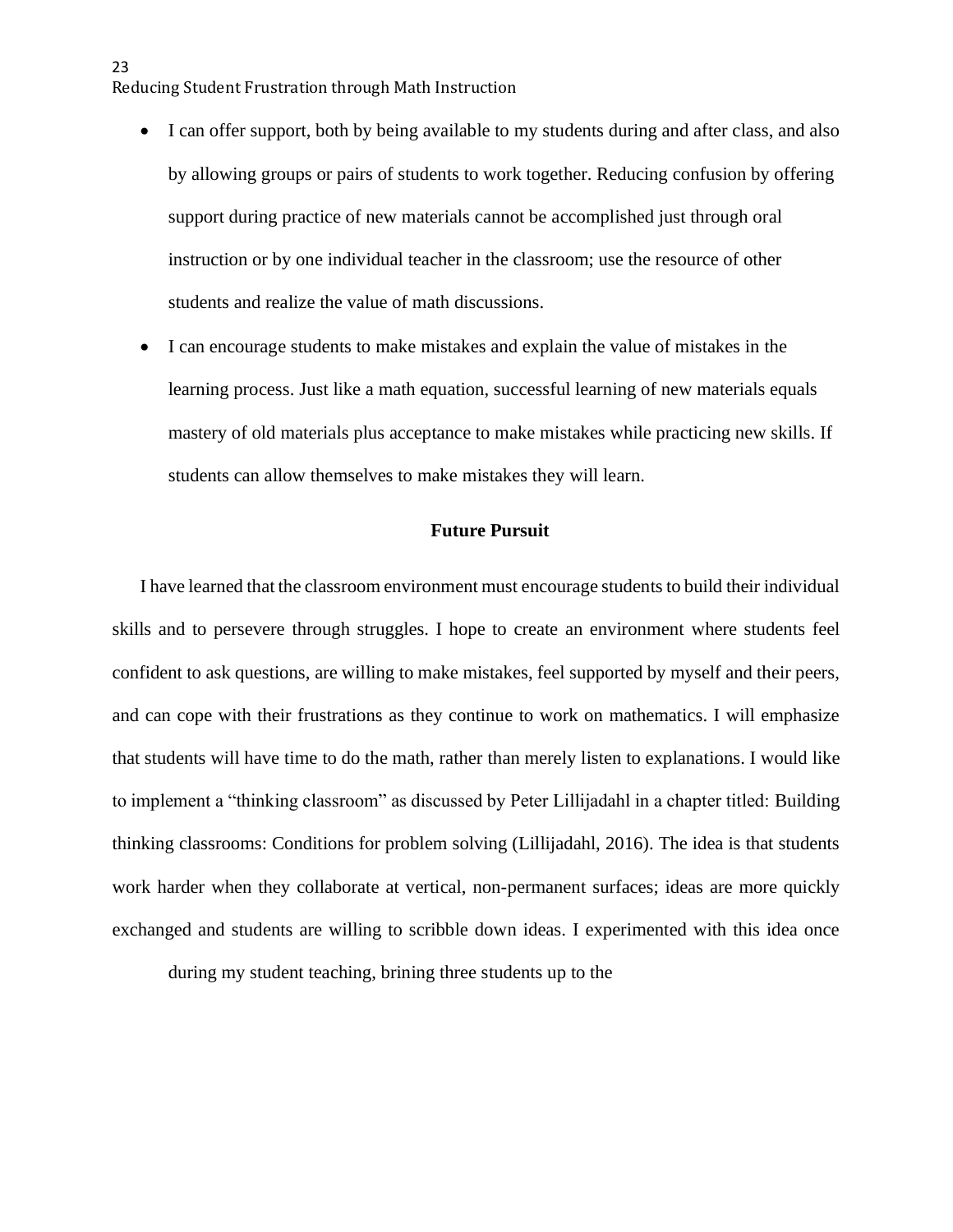

white board at a time, constrained in number by the availability of the white board in the existing classroom. I encouraged discussion between the three students and was amazed at the collaborative work that was produced. Students shared ideas and solutions, and seemed to truly enjoy the experience. I cannot Photo courtesy Donella Clark, 2019

expect all my students to love math the way I do, but I can help them to explore math in a variety of ways that may help them work through any anxiety or frustration to learn something new.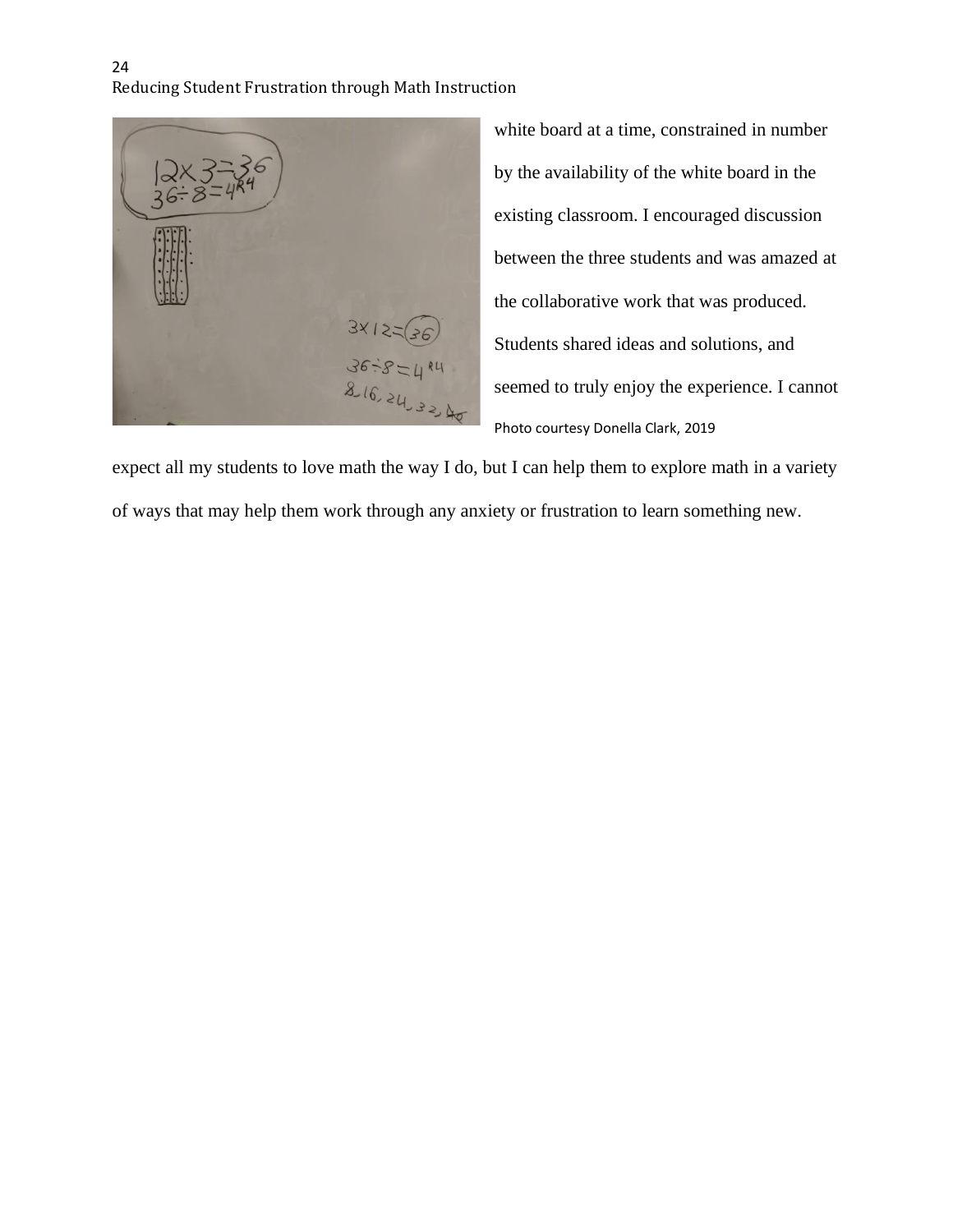# **References**

- Afari, E., Aldridge, J. M., Fraser, B. J., & Khine, M. S. (2013). Students' perceptions of the learning environment and attitudes in game-based mathematics classrooms. *Learning Environments Research, 16(1)*, 131-150.
- Akin, A., & Kurbanoglu, I. N. (2011). The Relationships between math anxiety, math attitudes, and self-efficacy: a structural equation model. *Studia Psychologica, 53(3)*, 263-273.
- Beilock, S., Decaro, M. (2007). From poor performance to success under stress: Working memory, strategy selection, and mathematical problem solving under pressure. *Journal of Experimental Psychology: Learning, Memory, and Cognition, 33*, 983–998.
- Boaler, J. (2015). *Mathematical mindsets : Unleashing students' potential through creative math, inspiring messages and innovative teaching.* Retrieved from [https://ebookcentral.proquest.com](https://ebookcentral.proquest.com/)
- Boaler, J. (2019) *Why Struggle is Essential for the Brain – and Our Lives.* Edsurge. Retrieved from: [https://www.edsurge.com/news/2019-10-28-why-struggle-is-essential-for-the](https://www.edsurge.com/news/2019-10-28-why-struggle-is-essential-for-the-brain-and-our-lives)[brain-and-our-lives](https://www.edsurge.com/news/2019-10-28-why-struggle-is-essential-for-the-brain-and-our-lives)

Dossel, S. (2016). Math anxiety. *Australian Mathematics Teacher, 72(3)*, 40–44.

- Furner, J.M., (2017). Teachers and Counselors: Building Math Confidence in Schools. *European Journal of STEM Education, 2(2), 3.*
- Furner, J. M., & Duffy, M. L. (2002). Equity for all students in the new millennium: Disabling math anxiety. *Intervention in School and Clinic, 38(2)*, 67.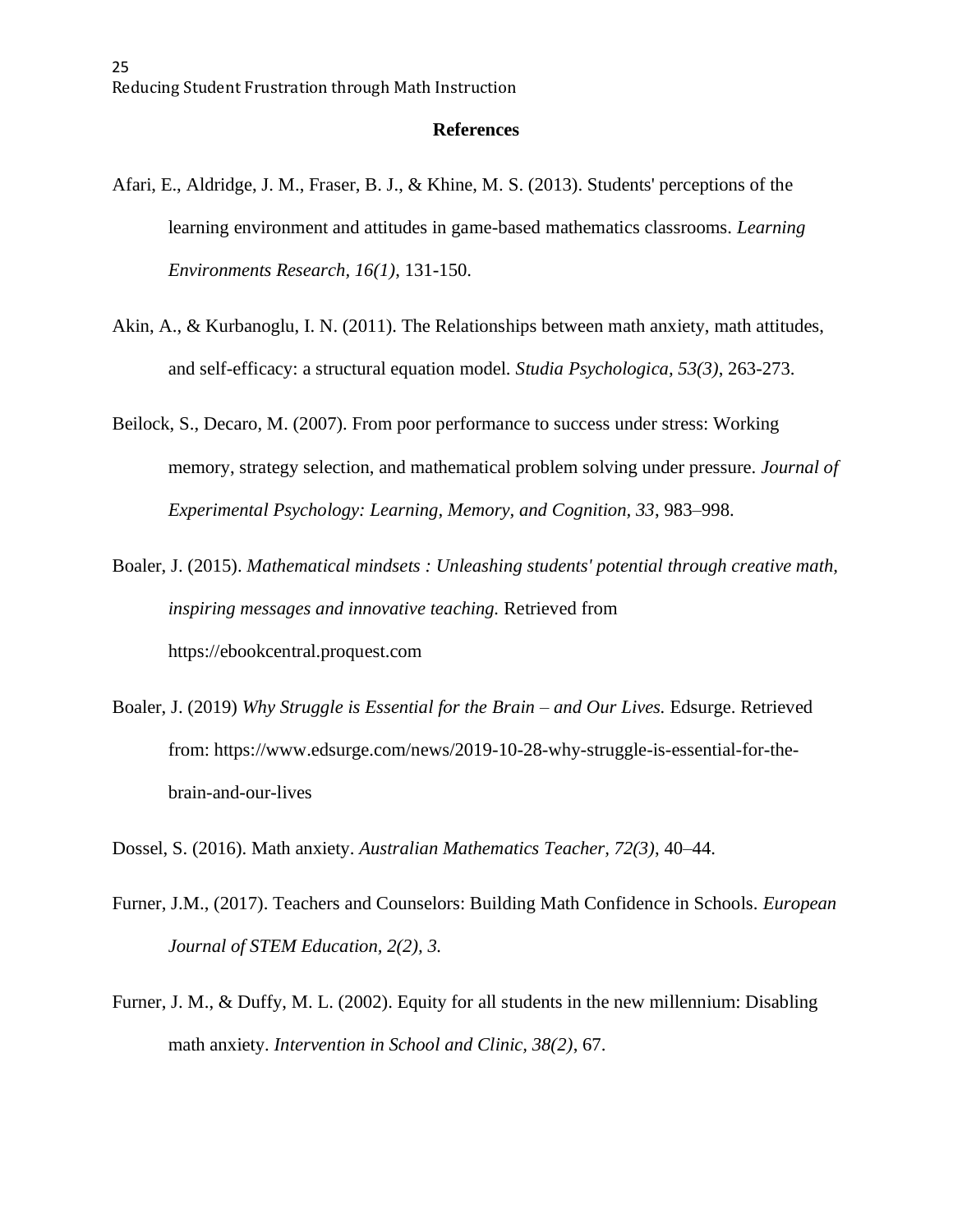- Harari, R., Vukovic, R., & Bailey, S. (2013). Mathematics Anxiety in Young Children: An Exploratory Study. *Journal of Experimental Education, 81(4)*, 538–555.
- Haimovitz, K. & Dweck, C. (2017). The Origins of Children's Growth and Fixed Mindsets: New Research and a New Proposal. *Child Development, 88(6)*, 1849–1859.
- Lillijadahl, P. (2016). Building thinking classrooms: Conditions for problem solving. In P. Felmer, J. Kilpatrick, & E. Pekhonen (eds.) *Posing and Solving Mathematical Problems: Advances and New Perspectives.* New York, NY: Springer.
- Maloney, E. A., Ramirez, G., Gunderson, E. A., Levine, S. C., & Beilock, S. L. (2015). Intergenerational Effects of Parents' Math Anxiety on Children's Math Achievement and Anxiety. *Psychological Science, 26(9)*, 1480–1488.
- Ku, O., Chen, S. Y., Wu, D. H., Lao, A. C. C., & Chan, T. (2014). The effects of game-based learning on mathematical confidence and performance: High ability vs. low ability. J*ournal of Educational Technology & Society, 17(3)*, 65-8.
- Stipek, D., Givvin, K. B., Salmon, J. M., & MacGyvers, V. L. (1998). Can a teacher intervention improve classroom practices and student motivation in mathematics?. *The Journal of Experimental Education, 66(4)*, 319.
- Sundem, G. (2016). *What to do about Math Anxiety? How your brain and surrounding can cause and cure math anxiety*. Retreived from [https://www.psychologytoday.com/us/blog/brain](https://www.psychologytoday.com/us/blog/brain-trust/201605/what-do-about-math-anxiety)[trust/201605/what-do-about-math-anxiety](https://www.psychologytoday.com/us/blog/brain-trust/201605/what-do-about-math-anxiety)
- Young, C., Wu, S., & Menon, V. (2012). The Neurodevelopment Bases of Math Anxiety. *Research Article, 23(5)*, 492-501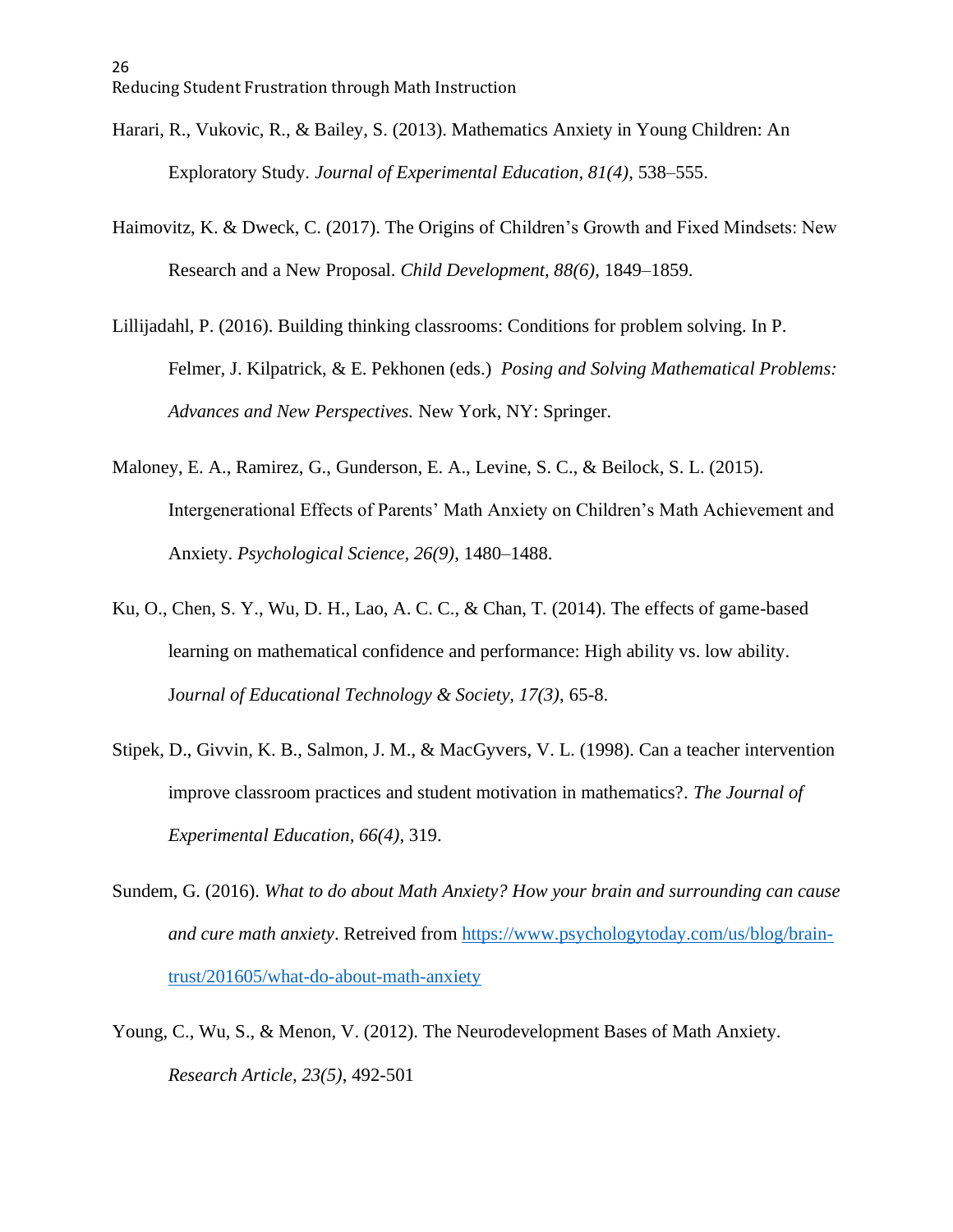# **Appendix A**

#### **Proposed Intervention**

An initial survey would be conducted in class to pinpoint students with negative feelings toward mathematics and establish the overall "mathitude" of each student. The survey would also help identify students with growth or fixed mindsets, and opportunities to learn more about the growth mindset will be provided. Students would be asked to watch the Kahn Academy video entitled *"You Can Learn Anything"* with a guardian and answer questions regarding the content to gauge understanding of the idea of growth mindset and to help create a discussion with students and their parent(s).

Math lessons would follow the curriculum, starting with fluency review and Exit Tickets, moving on to an application problem, instructing the concept development, and then providing students opportunity to complete a Problem Set. Students would be paired or grouped to allow discussion of the Application Problem, providing opportunity to discuss their struggles with other students. Students who struggle alone accomplish very little. Allowing students to work together would encourage them to persevere and to continue to work through the problem rather than simply wait for an answer. A quick discussion on each group's thinking and a review of the answer would help encourage mastery and ideas for solutions over right and wrong answers.

In order to establish if students are feeling more confident by assessing their feelings toward the mathematics I will be observing their physical reactions. Problem Sets would have been worked on independently and the opportunity to write in a journal encouraged. Students would be observed for their physical reaction, quickly noting any sign of frustration or fear, which can then be compared with their journal writing and their Problem Set and Exit Ticket. A plus will indicate the student being engaged and working, a slash representing students who are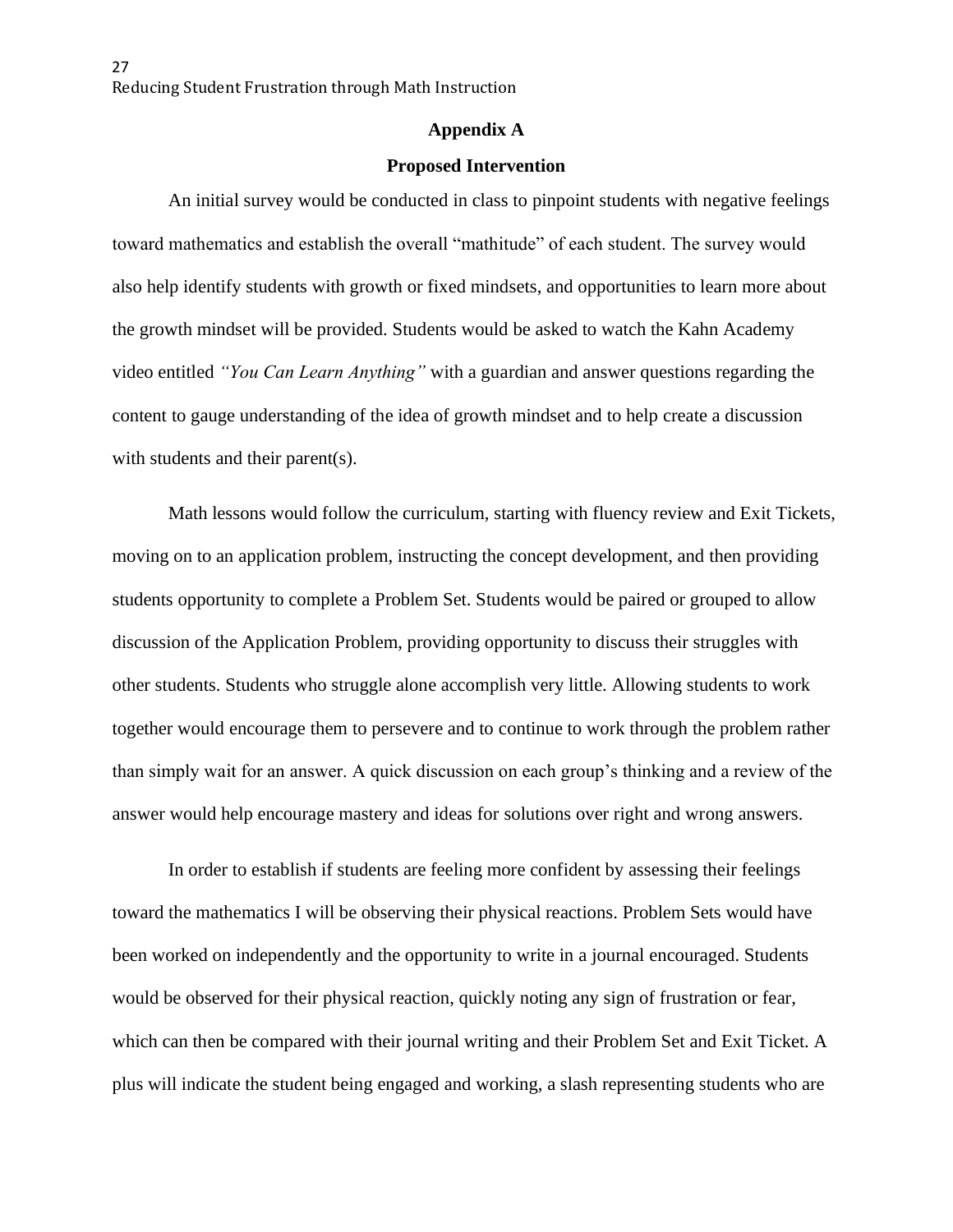not engaged but not physically struggling, and a minus for any avoidance behavior or physical tension perceived. Journal writing would be used to provide students opportunities to reflect on their feelings before starting tasks such as Exit Tickets or Problem Sets or while waiting for help. Students become frustrated when they are left to sit with no further instruction, and writing may provide an outlet for them to vent some frustrations while they wait. Exit Tickets would be given the day after students have completed the homework on the concepts they are learning, and will be used to gauge student understanding. Students will be asked to draw an emoji of their feelings toward the content, and if they feel happy, sad, mad, or meh. This will help gauge if students are feeling frustrated or unsure of their abilities and if this is reflected in their score.

Teacher-viewed work would have notes put on it pointing out areas of good thought processes and suggestions for better understanding. Students will have this concept of "grading" explained at the beginning of the intervention to clarify focus on understanding, not right answers. No minuses would be used if something was missed, but students would be given opportunities to relook at work, allowing students to review and ask questions in order to learn from their mistakes. The idea that mistakes are an opportunity to learn would be reinforced throughout the intervention. Students would be reminded that they can ask for assistance at any time if there is a lack of understanding, including one-on-one help during recesses.

Opportunities to write about math would be presented and additional discussions about math anxiety and self-efficacy will be encouraged following the reading of four books: *Math Curse, I'm Trying to Love Math, Everyone Can Learn Math, I Can't Do That Yet. Students will* be asked to discuss these books in small groups and encouraged to share their feelings about mathematics. Writing prompts are also to be presented at least four times to help students address their feeling toward mathematics. Students would be encouraged to explore mathematical